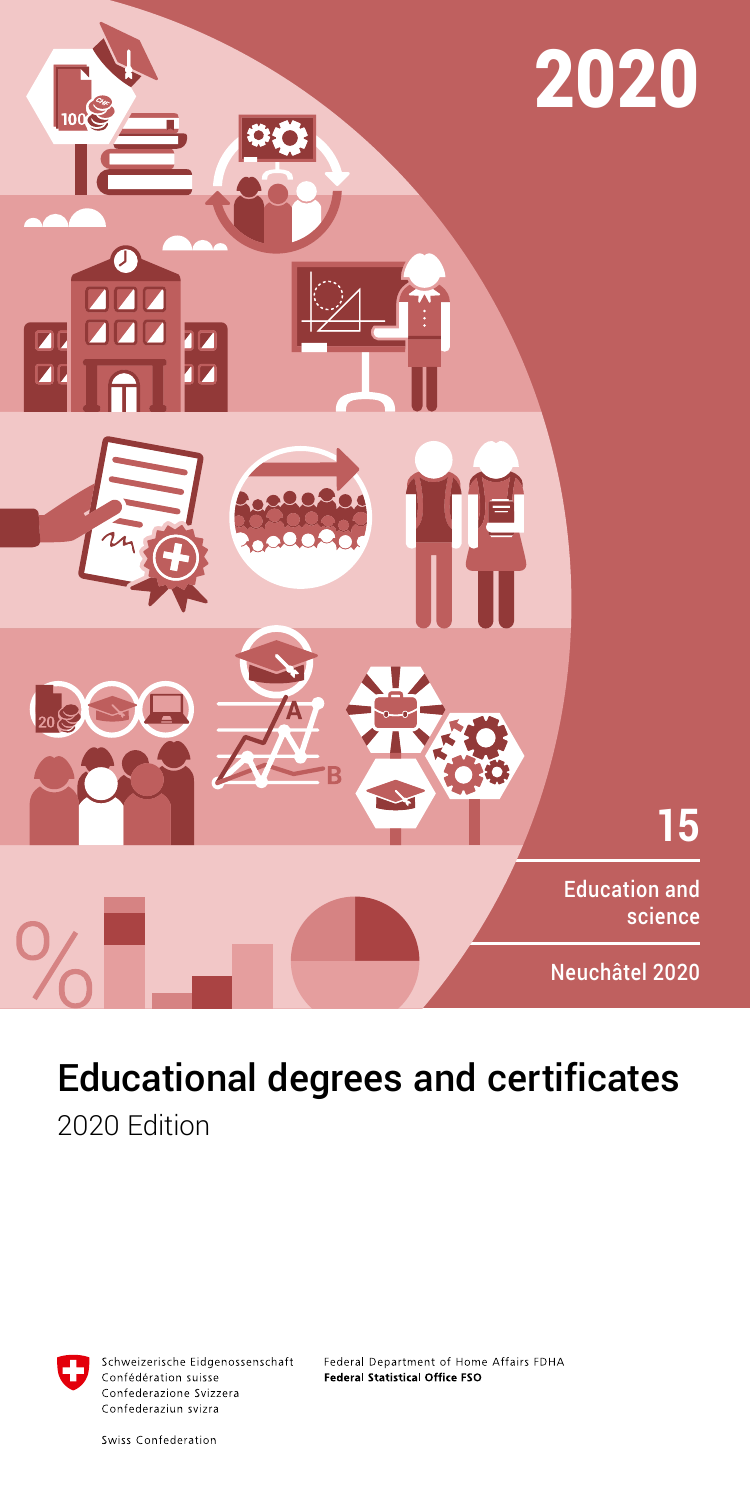| Published by:  | Federal Statistical Office (FSO)                                                                                                                 |
|----------------|--------------------------------------------------------------------------------------------------------------------------------------------------|
| Information:   | Upper Secondary Level, Professional Education and Training:<br>lernstat@bfs.admin.ch                                                             |
|                | Higher education institutions: sius@bfs.admin.ch                                                                                                 |
| Editors:       | Laurent Inversin, FSO; Juan Segura, FSO                                                                                                          |
| Series:        | Swiss Statistics                                                                                                                                 |
| Topic:         | 15 Education and science                                                                                                                         |
| Original text: | French                                                                                                                                           |
| Translation:   | FSO language services                                                                                                                            |
| Layout:        | DIAM Section, Prepress/Print                                                                                                                     |
| Graphics:      | DIAM Section, Prepress/Print                                                                                                                     |
| Online:        | www.statistics.admin.ch                                                                                                                          |
| Print:         | www.statistics.admin.ch<br>Federal Statistical Office, CH-2010 Neuchâtel,<br>order@bfs.admin.ch, tel. +41 58 463 60 60<br>Printed in Switzerland |
| Copyright:     | FSO. Neuchâtel 2020<br>Reproduction with mention of source authorised.                                                                           |
| FSO number:    | 1636-2000                                                                                                                                        |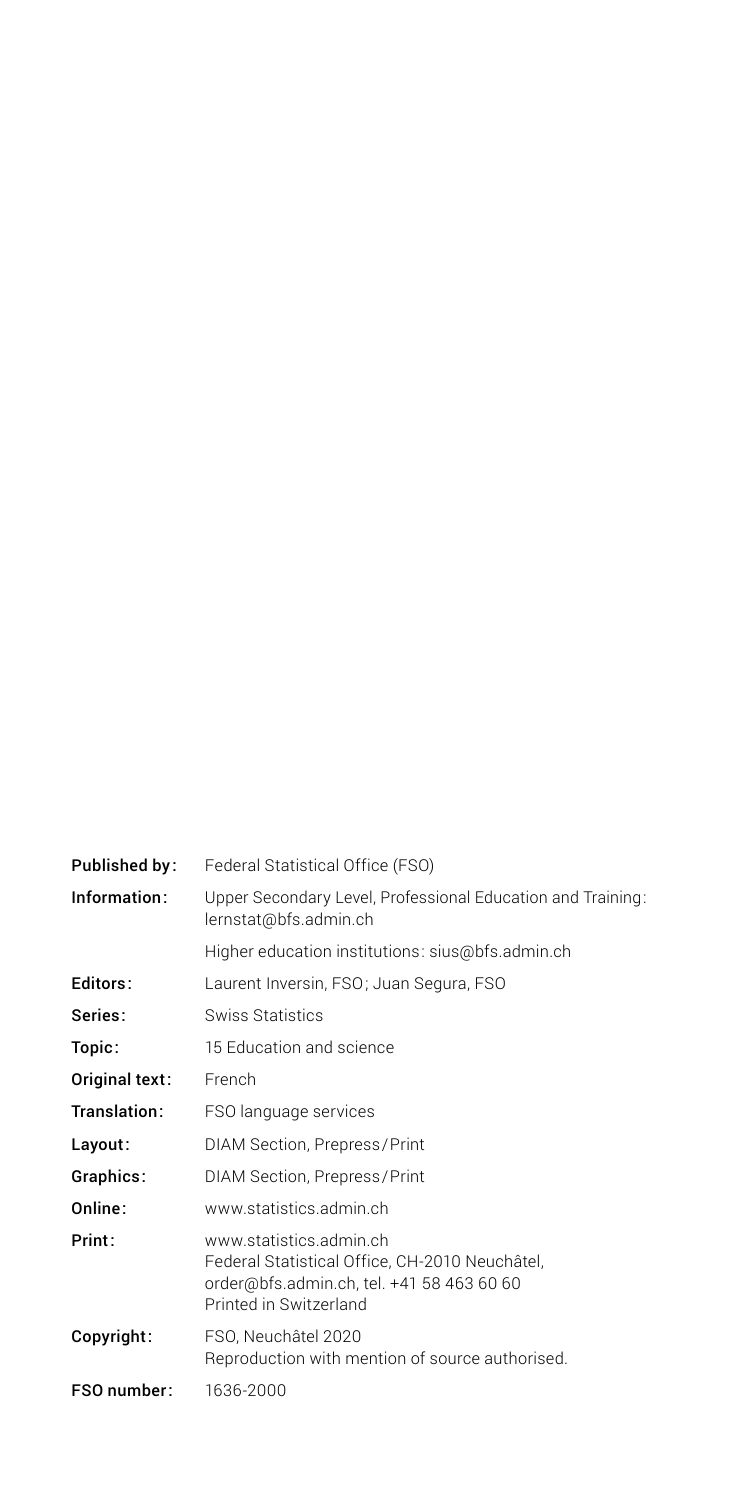## Table of contents

| <b>Introduction</b>                                                                             | 3              |
|-------------------------------------------------------------------------------------------------|----------------|
| <b>Upper secondary level: General remarks</b>                                                   | 5              |
| <b>Upper secondary level: Vocational education</b><br>and training (VET)                        | $\overline{7}$ |
| <b>Upper secondary level: General education</b>                                                 | 10             |
| <b>Upper secondary level: Baccalaureate</b>                                                     | 11             |
| <b>Upper secondary level: Federal vocational baccalaureate</b>                                  | 12             |
| <b>Upper Secondary level: Specialised school certificates</b><br>and specialised baccalaureates | 14             |
| <b>Tertiary level: General remarks</b>                                                          | 15             |
| <b>Tertiary level diplomas: Professional education</b><br>and training (PET)                    | 16             |
| <b>Tertiary level: Professional education institutions</b>                                      | 17             |
| <b>Tertiary level: Federal and advanced federal PET diplomas</b>                                | 18             |
| <b>Tertiary level: Higher education institutions</b>                                            | 20             |
| <b>Tertiary level: Universities and institutes of technology</b>                                | 22             |
| <b>Tertiary level: Universities of applied sciences</b>                                         | 23             |
| <b>Tertiary level: Universities of teacher education</b>                                        | 24             |
| Sources                                                                                         | 25             |
| <b>Abbreviations</b>                                                                            | 26             |
|                                                                                                 |                |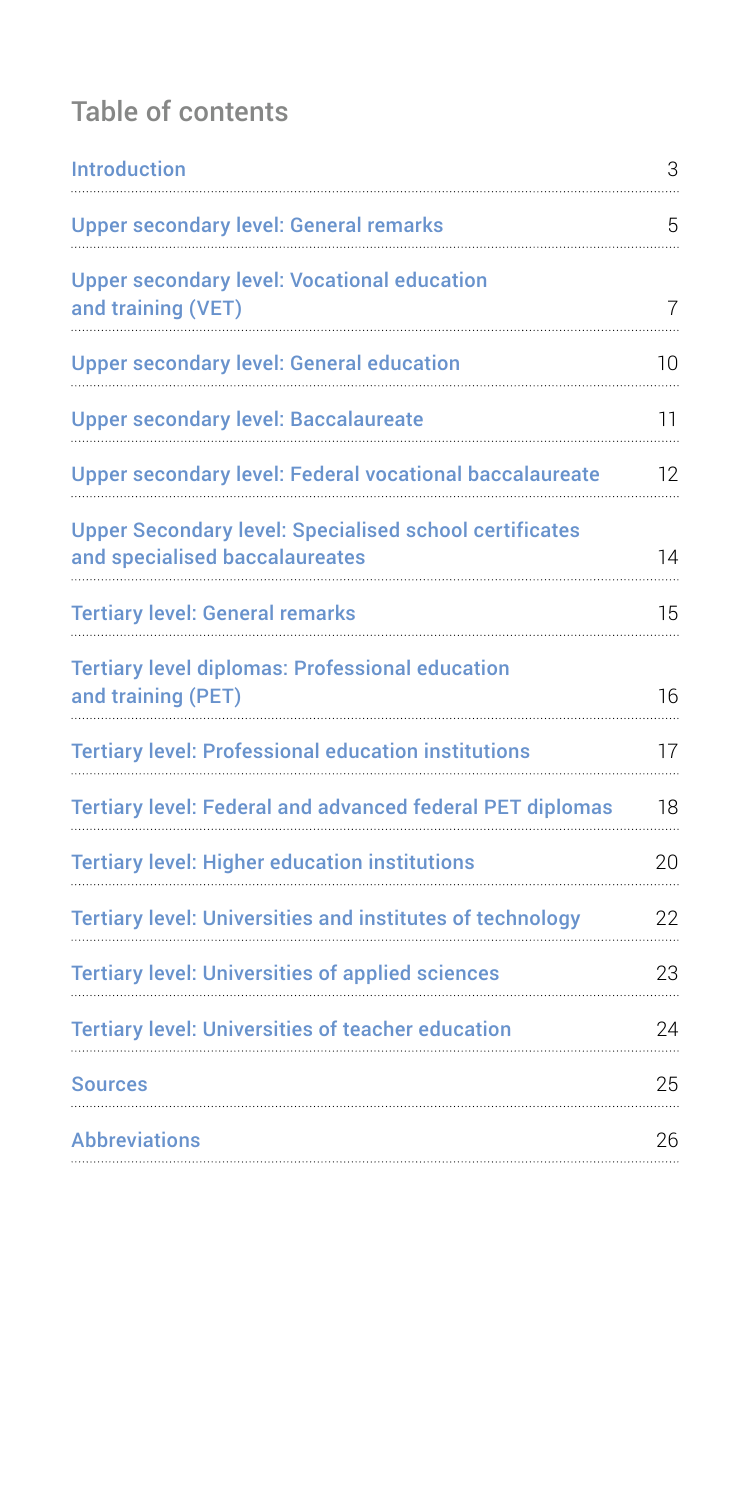## <span id="page-3-0"></span>Introduction

This publication provides an overview of the diplomas obtained by people in education in Switzerland. It thus gives information on the country's socio-economic potential since the new graduates provide the pool of talent upon which the economy and the public administration can draw. The results have been differentiated in accordance with the levels of the Swiss educational system, namely the upper secondary level (vocational education and training (VET) and general education) and the tertiary level (professional education and training (PET) and higher education institutions). They are based on the most recent data, i.e. qualifications awarded in the year 2019. The focus is the qualification and not the person to whom it has been awarded, who may subsequently or indeed at the same time in some cases<sup>1</sup>, obtain several qualifications.

In 2019, vocational education and training was the largest supplier of diplomas in Switzerland (68 011 units). This was followed by higher education institutions (61 101), general education courses (42 642) and advanced professional education and training (29 176).

## Overview of diplomas, 2005-2019 T1

|                                                | 2005    | 2010  | 2015   | 2019    |
|------------------------------------------------|---------|-------|--------|---------|
| <b>Upper secondary level</b>                   |         |       |        |         |
| Vocational educationand training               |         |       |        |         |
| (VET)                                          | 59774   | 68154 | 69 664 | 68 0 11 |
| General education                              | 30 26 6 | 36364 | 40 351 | 42 642  |
| <b>Tertiary level</b>                          |         |       |        |         |
| College of professional education and          |         |       |        |         |
| training degrees <sup>1</sup>                  | 4 1 6 3 | 8211  | 9841   | 11 217  |
| Federal PET diplomas and advanced              |         |       |        |         |
| federal PET diplomas                           | 14807   | 16304 | 17542  | 17593   |
| Degrees from other professional                |         |       |        |         |
| education and training programmes <sup>1</sup> | 10023   | 3691  | 484    | 366     |
| Bachelor's degree from a higher                |         |       |        |         |
| education institution <sup>2</sup>             | 11 499  | 24125 | 31 237 | 33 326  |
| Master's degree from a higher                  |         |       |        |         |
| education institution <sup>3</sup>             | 10477   | 13368 | 17766  | 19 273  |
| Doctorate from a university /institute         |         |       |        |         |
| of technology                                  | 3100    | 3593  | 3853   | 4 3 0 7 |
| Further education, specialised and ad-         |         |       |        |         |
| vanced training at a higher education          |         |       |        |         |
| institution                                    | 4 1 4 5 | 4492  | 4246   | 4 1 9 5 |

<sup>1</sup> including postgraduate degrees

2 including UAS/UTE degrees

3 including licence/diplôme study at a university / institute of technology

Sources: FSO – SBA, SBG-SFPI, SHIS-studex © FSO 2020

<sup>1</sup> For example: federal VET diploma and vocational baccalaureate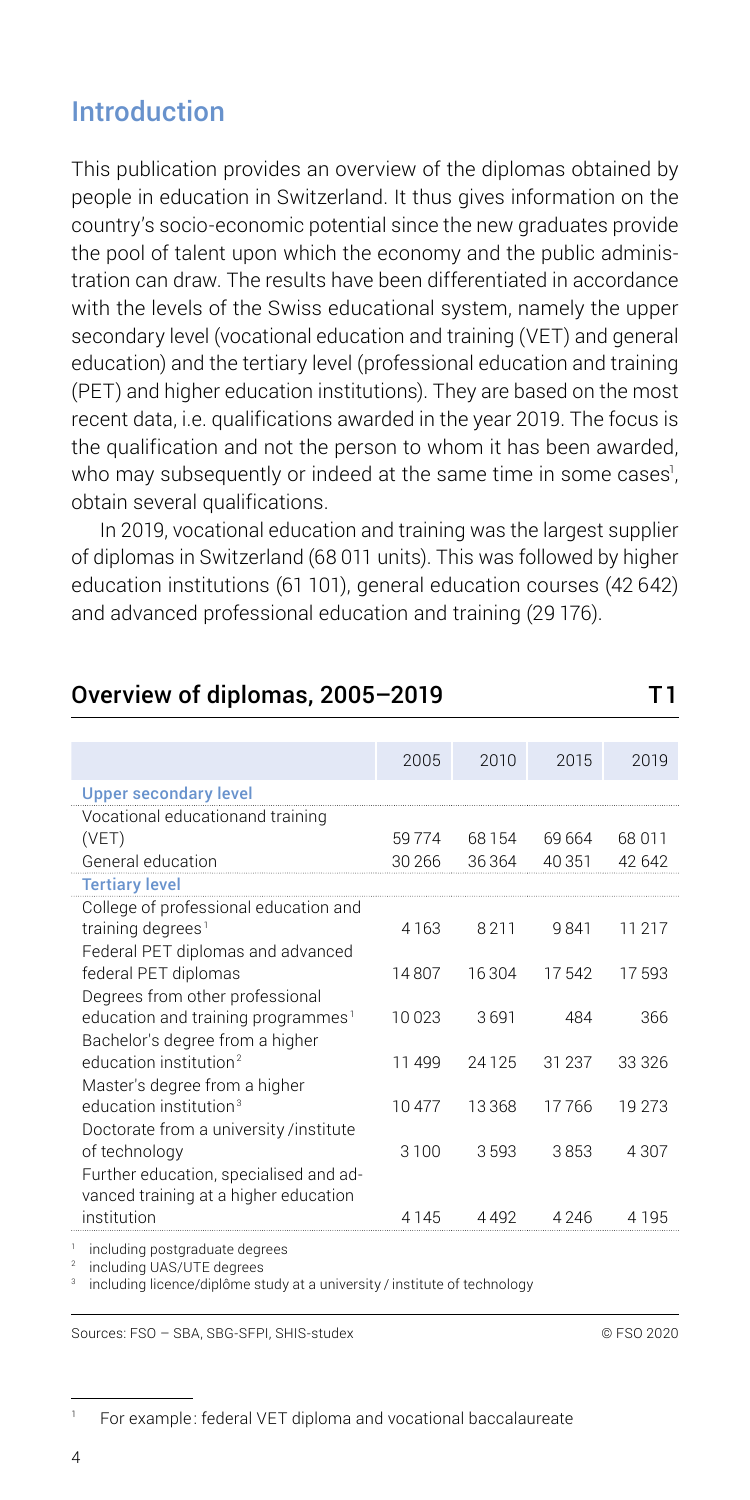## <span id="page-4-0"></span>Upper secondary level: General remarks

The upper secondary level comes immediately after compulsory education. Obtaining a diploma at this level makes it possible either to enter the labour market or to pursue one's studies in order to obtain further qualifications.

In 2019, 110 653 diplomas were awarded at the upper secondary level. This covers two areas, of which the vocational education and training (VET) field is the most important, with 68 011 diplomas. The second area, that of general education, mainly involves academic and non-academic baccalaureate certificates (36 474 awarded in 2019).

The number of upper secondary level diplomas has increased by more than 22% since 2005. Vocational education and training (VET) qualifications grew by 14%, i.e. considerably less than those of general education (+41%). This can be explained by the significant growth in the awarding of federal vocational baccalaureate

| Upper secondary level                                                                                            | 2005   | 2010     | 2015           | 2019    |
|------------------------------------------------------------------------------------------------------------------|--------|----------|----------------|---------|
| Vocational education and training<br>(VET)                                                                       | 59774  | 68154    | 69668          | 68 011  |
| Federal VET diplomas                                                                                             | 52 183 | 59367    | 63384          | 61 252  |
| Federal VFT certificates                                                                                         | 94     | 3690     | 5917           | 6707    |
| Other federal VET diplomas                                                                                       | 2145   | 1026     | 95             | 52      |
| Trade certificates                                                                                               | 2826   | 2897     | $\mathfrak{D}$ |         |
| Certificates of basic vocational<br>education                                                                    | 2526   | 1174     | 270            |         |
| <b>General education</b>                                                                                         | 30266  | 36364    | 40351          | 42 642  |
|                                                                                                                  |        |          |                |         |
| Academic baccalaureates                                                                                          | 16411  | 18759    | 18566          | 18873   |
| Vocational baccalaureates                                                                                        | 10719  | 12 2 4 9 | 14023          | 14524   |
| Specialised baccalaureates                                                                                       |        | 1357     | 2525           | 3077    |
| Transition programme certificates<br>(vocational/specialised baccalaure-<br>ate - universities and institutes of | 148    | 487      | 773            | 1 259   |
| technology)<br>International baccalaureates                                                                      |        |          | 619            | 675     |
| Specialised school certificates                                                                                  | 2617   | 3357     | 3845           | 4 2 3 4 |

#### Upper secondary level qualifications, 2005–2019 T2

Sources: FSO – SBA, SBG-SFPI © FSO 2020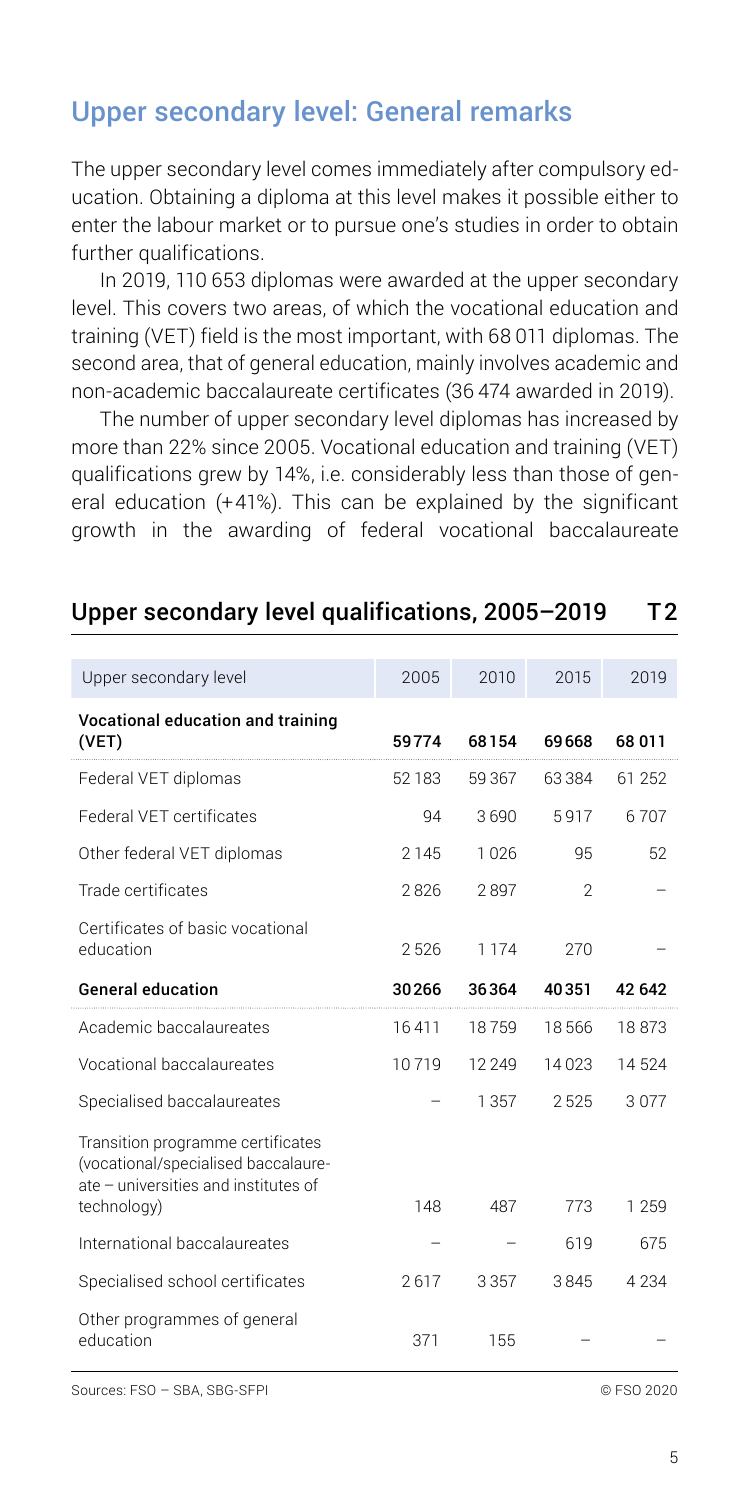certificates (+35%)<sup>1</sup> in this period and the introduction in 2006 of specialised baccalaureates. It should be noted that from that year onward, certificates of basic vocational education have tended to be replaced by federal VET certificates. Since 2012, trade certificates have also been gradually replaced by federal VET diplomas for commercial employees E.

<sup>&</sup>lt;sup>1</sup> The vocational baccalaureate corresponds to a double qualification since the holders must already possess a federal VET diploma.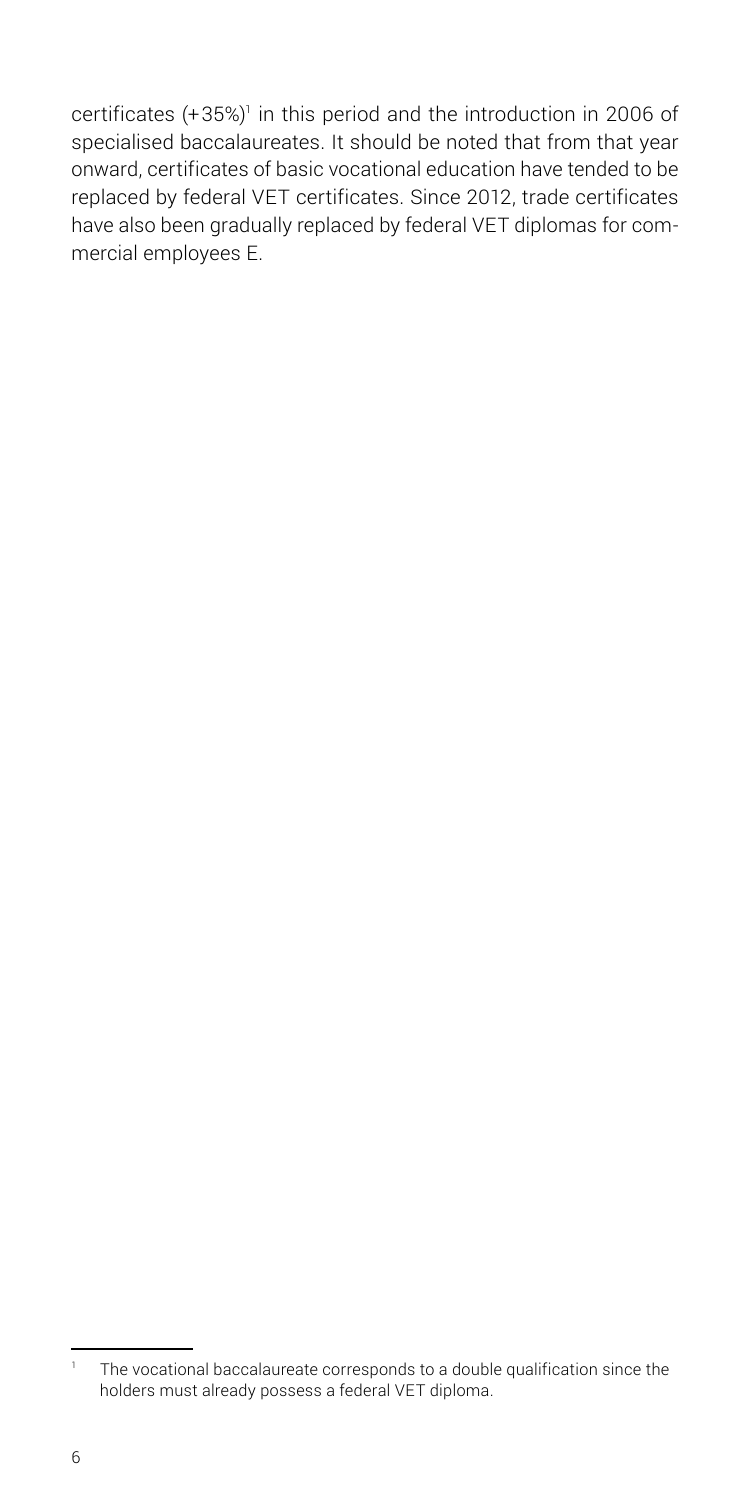## <span id="page-6-0"></span>Upper secondary level: Vocational education and training (VET)

Two out of three young people in Switzerland enter one of the nearly 250 vocational education and training programmes at the end of compulsory education. In 90% of cases these involve dual-track VET programmes which combine in-house corporate training (practical) and a vocational school (theory). The remaining 10% attend full-time schools. Most cases are regulated by the Federal Act on Vocational and Professional Education and Training (VPETA).

Federal VET diplomas, obtained after 3 to 4 years, accounted for 90% of the qualifications awarded under the vocational education and training scheme in 2019. With 61 252 units, this amounts to a 2% decrease compared with the previous year. This was followed by the federal VET certificates, which require 2 years (6707 units, a 4% increase over 2018). For more than a decade now, vocational education and training courses that are not governed by the VPETA are becoming less important and only 52 such certificates were awarded in 2019. This trend can be explained by the fact that the VPETA has been extended to include the fields of agriculture and healthcare.

In demographic terms, the majority of holders of vocational education and training diplomas are male (55.5%) and are of Swiss origin (82.1%). The average age for those obtaining diplomas is 22 years.

## Total % Women % Foreign nationals Vocational education and training (VET) 68 011 44.5% 17.9% Governed by the VPETA Federal VET diplomas 61 252 44.9% 15.2% Federal VET certificates 6707 41.4% 42.5% Not governed by the VPETA Other federal VET diplomas 62 73.1% \*

### Vocational education and training (VET) diplomas by type, gender and nationality, 2019 T3

\* Not indicated as not applicable or relevant in this context.

Source: FSO – SBG-SFPI © FSO 2020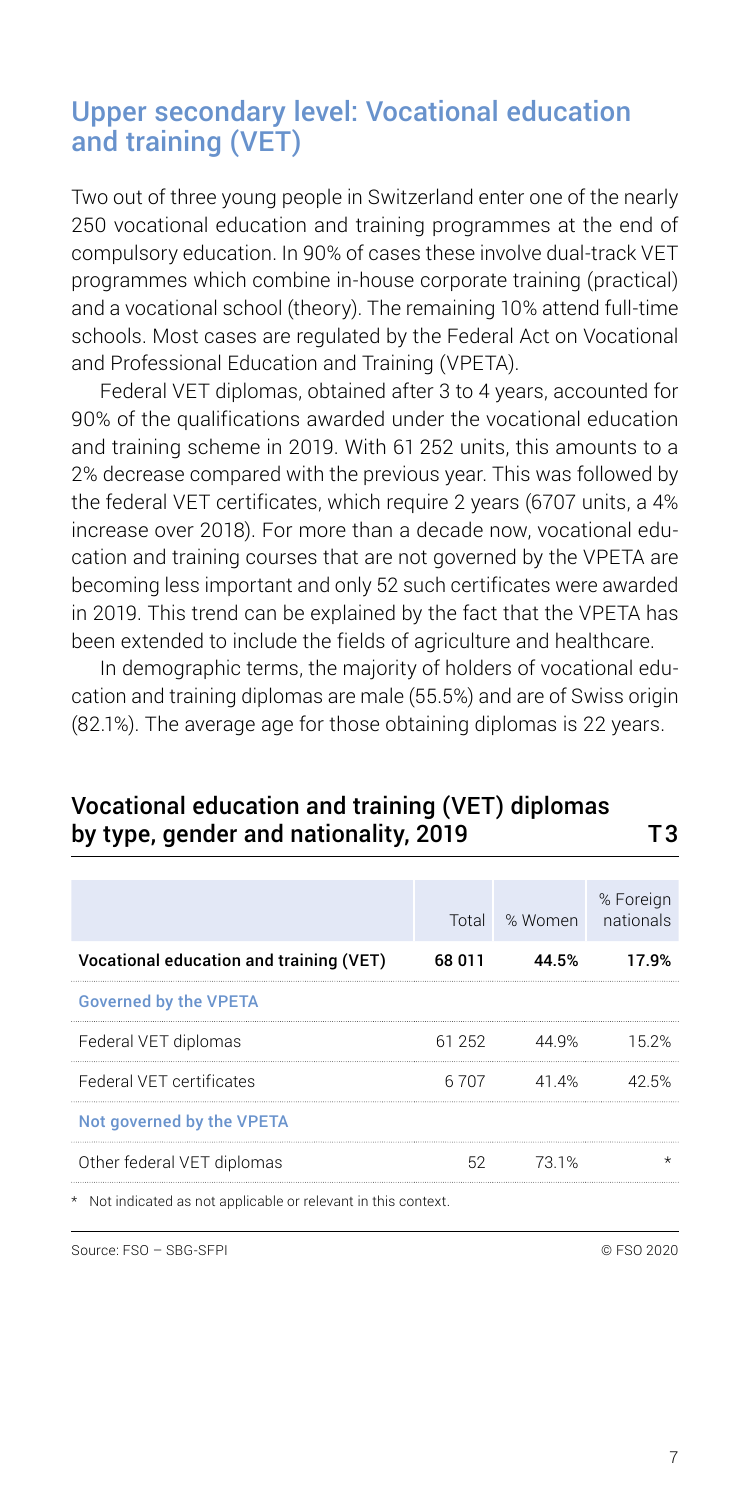Almost 90% of federal VET diplomas are awarded in one of the fields listed in the graph G1. Heading the list are *Business and administration* (22%), *Wholesale and retail sales* (11%) and *Nursing and midwifery* (7%). Whereas men and women are more or less evenly divided in the commercial professions, in other sectors one sex or the other clearly dominates (for example: women in *Nursing and midwifery* or *Social work and counselling*, men in *Building and civil engineering* or *Mechanics and metal trades*).

#### Federal VET diplomas by most represented fields of education and gender, 2019 G1

Male **Female** 0 4 000 8 000 12 000 16 000 Food processing Materials (glass, paper, plastic and wood) Audio-visual techniques and media production Medical diagnostic and treatment technology Domestic services Crop and livestock production Electronics and automation Architecture and town planning Software and applications development and analysis Hotel, restaurants and catering Motor vehicles, ships and aircraft Electricity and energy Mechanics and metal trades Social work and counselling Building and civil engineering Nursing and midwifery Wholesale and retail sales Business and administration not further defined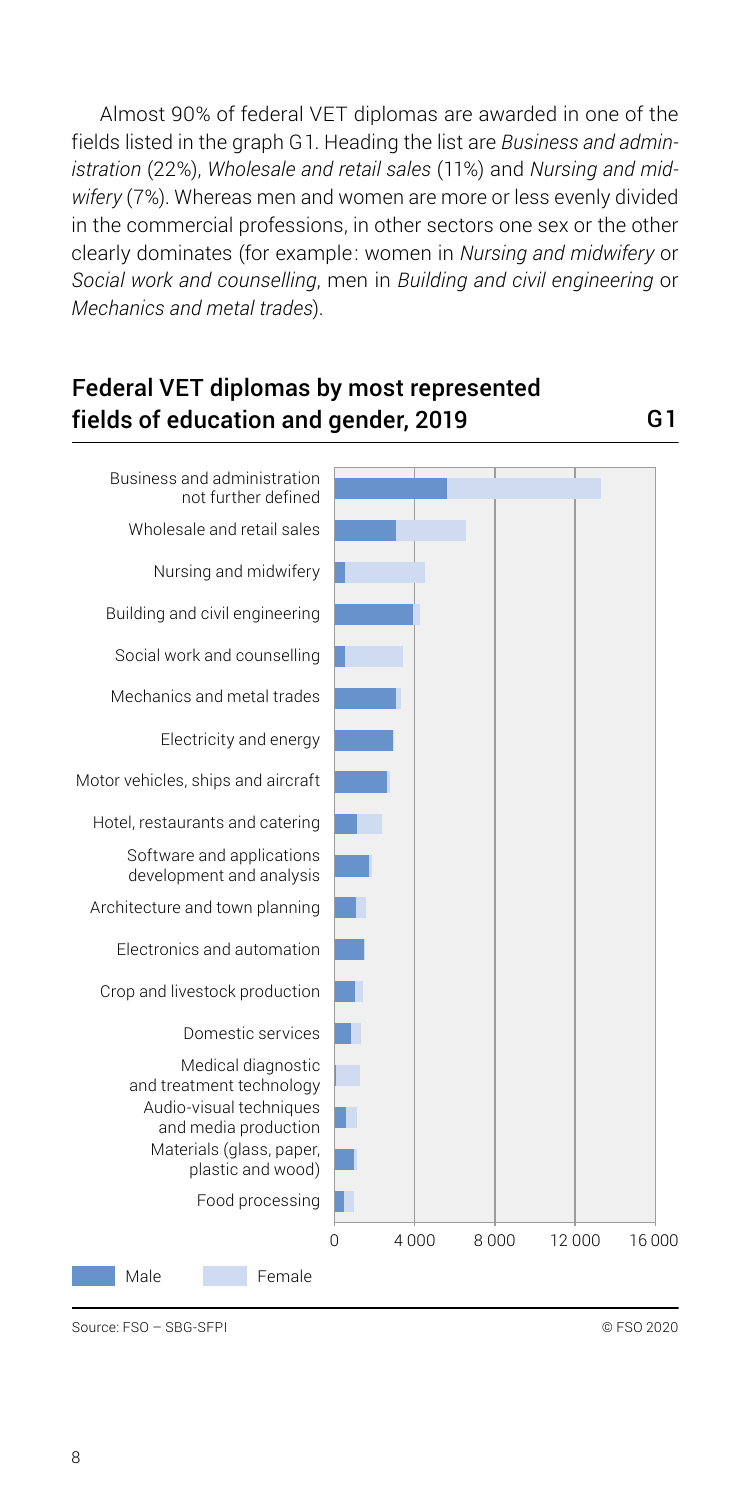At the level of federal VET certificates, 24% are awarded in the field of Wholesale and retail sales, followed by areas related to Health and welfare (16%) as well as to Building and civil engineering (10%). The remaining disciplines all account for less than 7% of the diplomas awarded. As for gender distribution, the holders of a federal VET certificate in the area of *Wholesale and retail* sales or *Health and welfare* are mainly women while those in areas related to *Building and civil engineering* are for the most part men.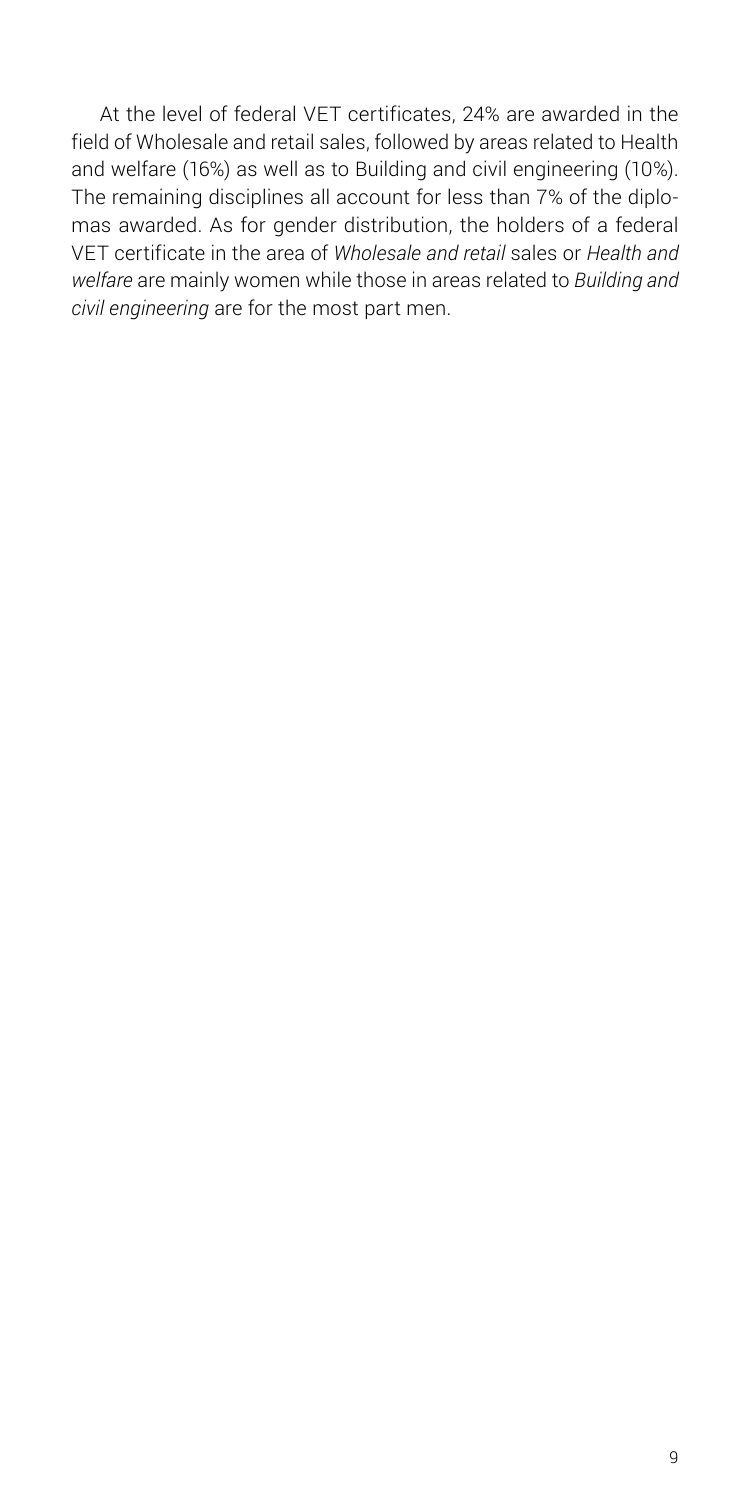## <span id="page-9-0"></span>Upper secondary level: General education

In principle general education does not lead directly to a profession, but rather helps prepare for advanced degree studies.

Altogether 42 642 qualifications were awarded in this area in 2019. For the most part these were baccalaureate certificates (44% of all general education qualifications) and federal vocational baccalaureate certificates (34%)<sup>1</sup>. Among the remainder are specialised school certificates (10%) and specialised baccalaureate certificates (7%). Transition programme certificates (vocational/specialised baccalaureate – universities and institutes of technology) and international baccalaureates round off the offer (1934 qualifications).

In demographic terms, the majority of holders of general education diplomas are women (56.6%) and are of Swiss origin (91.0%). Those who obtain a specialised school certificate or a specialised baccalaureate include a great many women. As a rule general education diplomas are obtained at the age of 20. There are differences however within the various types of education. Thus the vocational baccalaureate (at age 21) and the transition programme certificates (vocational/specialised baccalaureate – universities and institutes of technology) (at age 22) tend to be awarded later than the other general education qualifications.

| Total   | % Women | % Foreign<br>nationals |
|---------|---------|------------------------|
| 42 642  | 56.6%   | 9.0%                   |
| 18873   | 57.0%   | 7.8%                   |
| 14524   | 46.9%   | 7.9%                   |
| 3077    | 78.3%   | 9.5%                   |
| 1 259   | 51.3%   | 6.9%                   |
| 675     | 50.1%   | $\star$                |
| 4 2 3 4 | 74.8%   | 14 2%                  |
|         |         |                        |

#### General education diplomas by type, gender and nationality, 2019 T4

\* Not indicated as not applicable or relevant in this context.

Source: FSO – SBA © FSO 2020

The vocational baccalaureate corresponds to a double qualification since the holders must already possess a federal VET diploma.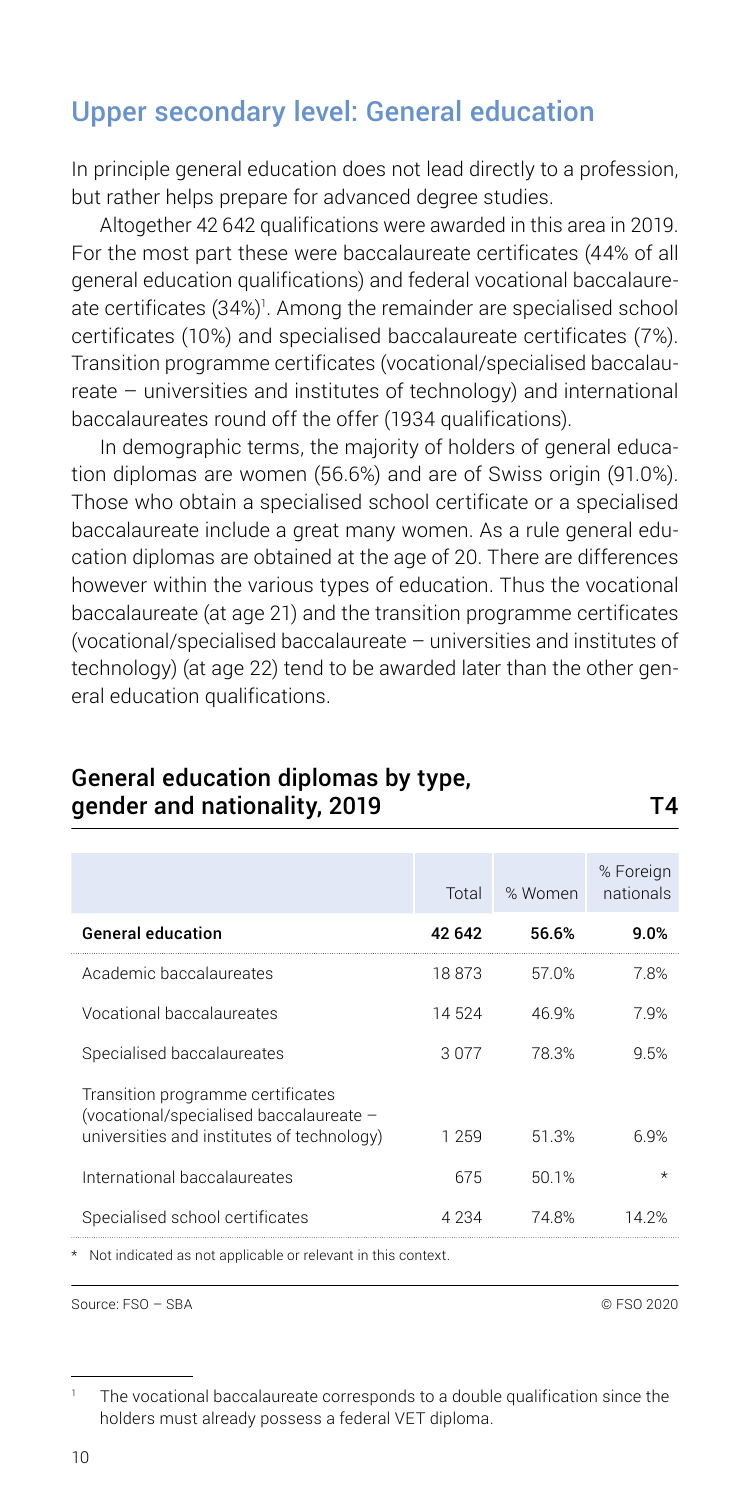## <span id="page-10-0"></span>Upper secondary level: Baccalaureate

Some 99% of baccalaureate certificates are officially recognised by the Confederation (Ordinance on the Recognition of Baccalaureate MAV) and the cantons (Regulation on the Recognition of Baccalaureate MAR). The remaining 1% are recognised only at the cantonal level. The baccalaureate provides access to the universities and the universities of teacher education, and after practical training, to the universities of applied sciences. Access to the higher education institutions is more restricted for the holders of baccalaureates recognised only at the cantonal level.

In 2019, 18 873 baccalaureate certificates were awarded. The three most common specific options are: *Economics and law* (23%), *One modern language* (21%) and *Biology and chemistry* (21%). Most of the baccalaureates were obtained by women (57% on average), except in the case of the specific options *Physics and applied mathematics* and *Economics and Law* in which women accounted for only 24% resp. 42% of the total.

#### Baccalaureate certificates by specific option and gender, 2019 G2

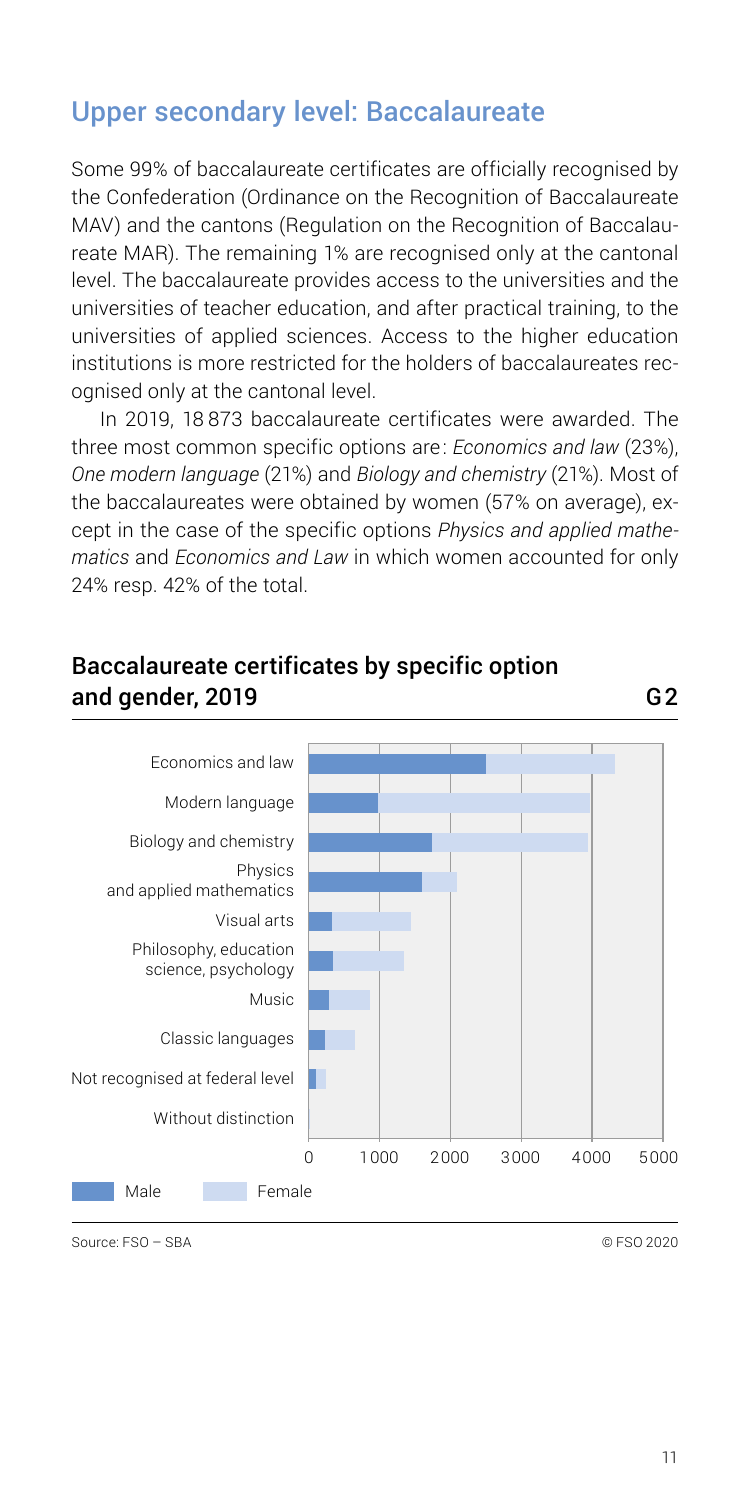#### <span id="page-11-0"></span>Upper secondary level: Federal vocational baccalaureate

The federal vocational baccalaureate, created at the beginning of the 1990s, provides access above all to the universities of applied sciences. It corresponds to a double qualification as the holders must already possess a federal VET diploma.

Federal vocational baccalaureate studies can be undertaken at the same time as vocational education and training (FVB1) or afterwards (FVB2). The number of persons obtaining the federal vocational baccalaureate in accordance with the FVB2 model has continued to increase in recent years (from 29% in 2000 to 51% in 2019).

In 2019, 14 524 vocational baccalaureate certificates were awarded, i.e. a number that was slightly increasing in comparison with the previous year (+2.1%). Graph G3 shows the options available with the new titles introduced following the reorganisation of the vocational baccalaureates (Ordinance on the Federal Vocational Baccalaureate, BMV, of 2009). The *Economics and services* option awarded the most diplomas (47%). This was followed by the *Engineering*, *architecture*, *life sciences* (27%) and *Health and social care* (19%) options. Women are especially well-represented amongst holders of *Health and social care* as well as *Design and art* options, whereas

## Male Female 0 2 000 4 000 6 000 8 000 Nature, landscape and food<sup>5</sup> Design and art4 Health and social care<sup>3</sup> Engineering, architecture, life sciences $2$ Economics and services1

### Federal vocational baccalaureate certificates by option and gender, 2019 G3

<sup>1</sup> Including Commercial option according to BMV 1998

2 Including Technical option according to BMV 1998

<sup>3</sup> Including Health/social care option according to BMV 1998

<sup>4</sup> Including Arts option according to BMV 1998

<sup>5</sup> Including Natural sciences option according to BMV 1998

Source: FSO – SBA © FSO 2020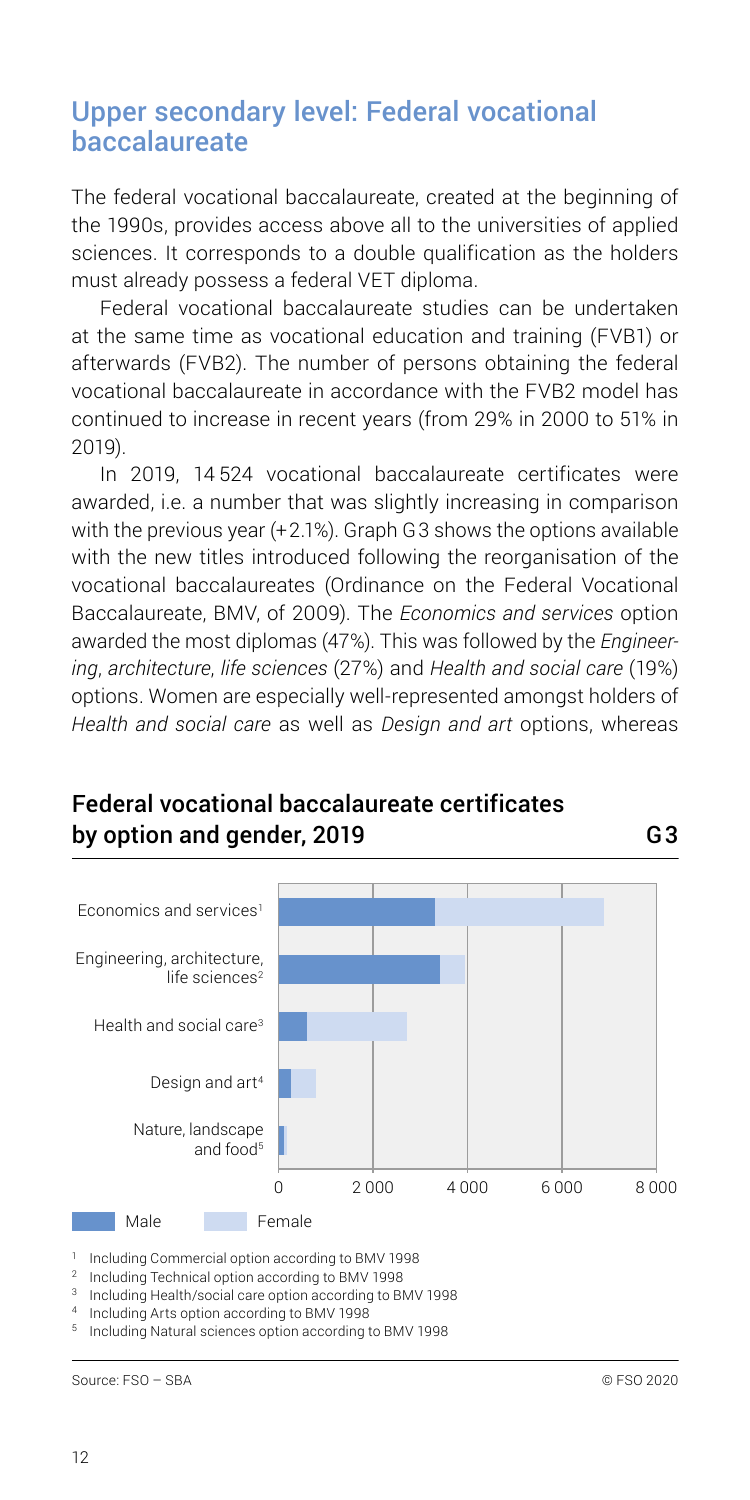certificates for *Engineering*, *architecture*, *life sciences* or Nature, *landscape and food* are mainly held awarded to men. The sexes are more or less evenly balanced among holders of a vocational baccalaureate in *Economy and services*.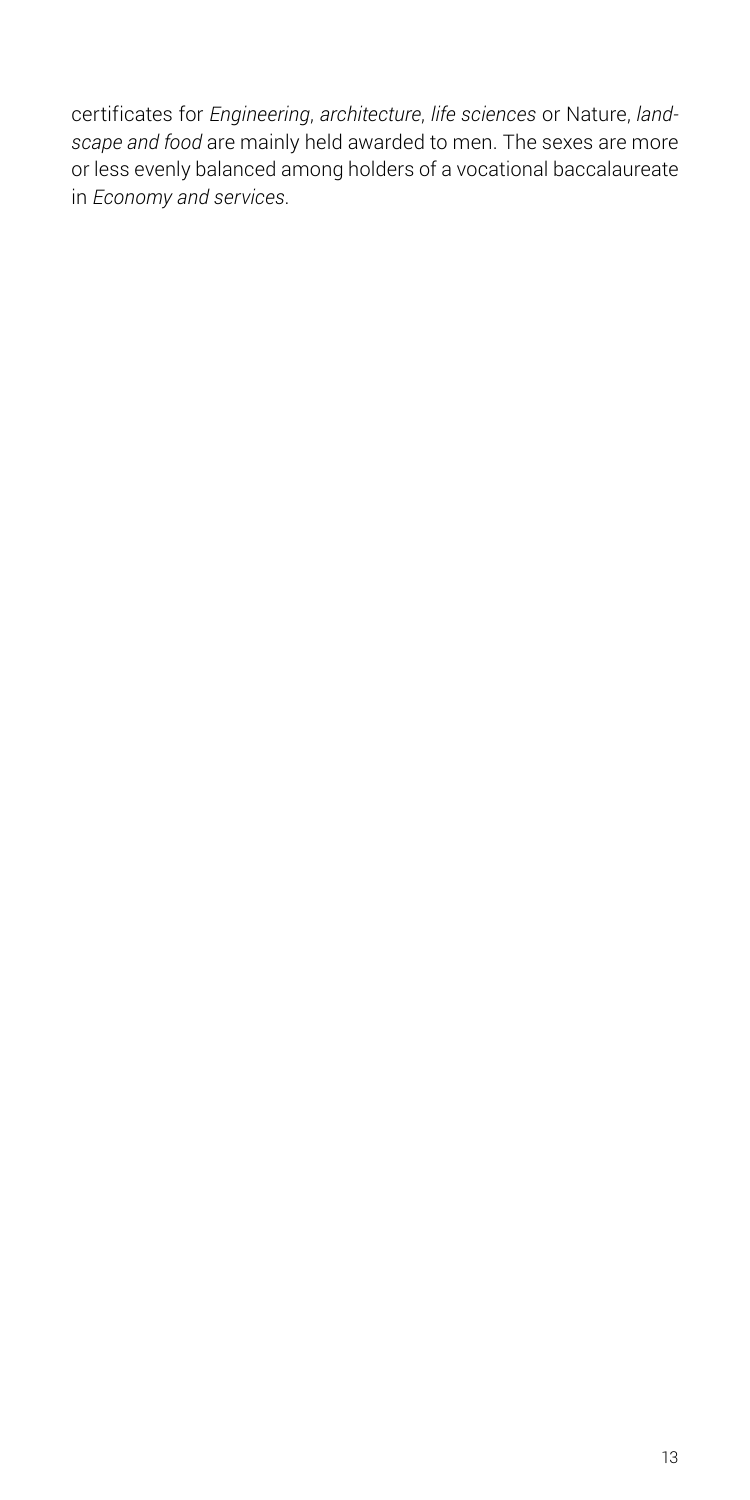### <span id="page-13-0"></span>Upper Secondary level: Specialised school certificates and specialised baccalaureates

The upper secondary specialised schools, which come under the authority of the Swiss Conference of Cantonal Ministers of Education (EDK), provide general education while at the same time introducing students to a professional sector. The specialised school certificate is awarded after three years, and, once students have completed a practical internship, they can be admitted to a professional education and training college. Since 2006, with an additional year's study, students can obtain a specialised baccalaureate. This certificate enables holders access to the universities of applied sciences and to the universities of teacher education, after completion of a practical internship.

In 2019, 4234 specialised school certificates and 3077 specialised baccalaureates were awarded, which compared to the previous year, represents virtual stagnation in the first case (+ 0.1%) and an increase of 8% in the second.

Nearly two-thirds of the specialised school certificates were awarded in one of the following fields: *Social work/Education* (25%), *Health care* (23%), *Education* (17%). As for the specialised baccalaureates, they are mainly awarded in the *Education* (37%), *Health care* (28%) and *Social work* (21%) fields. It is worth noting that 76% of the holders of both types of diploma are women.

#### Specialised school certificates (SSC) and specialised baccalaureate certificates (SB) by most represented fields and gender, 2019 G4



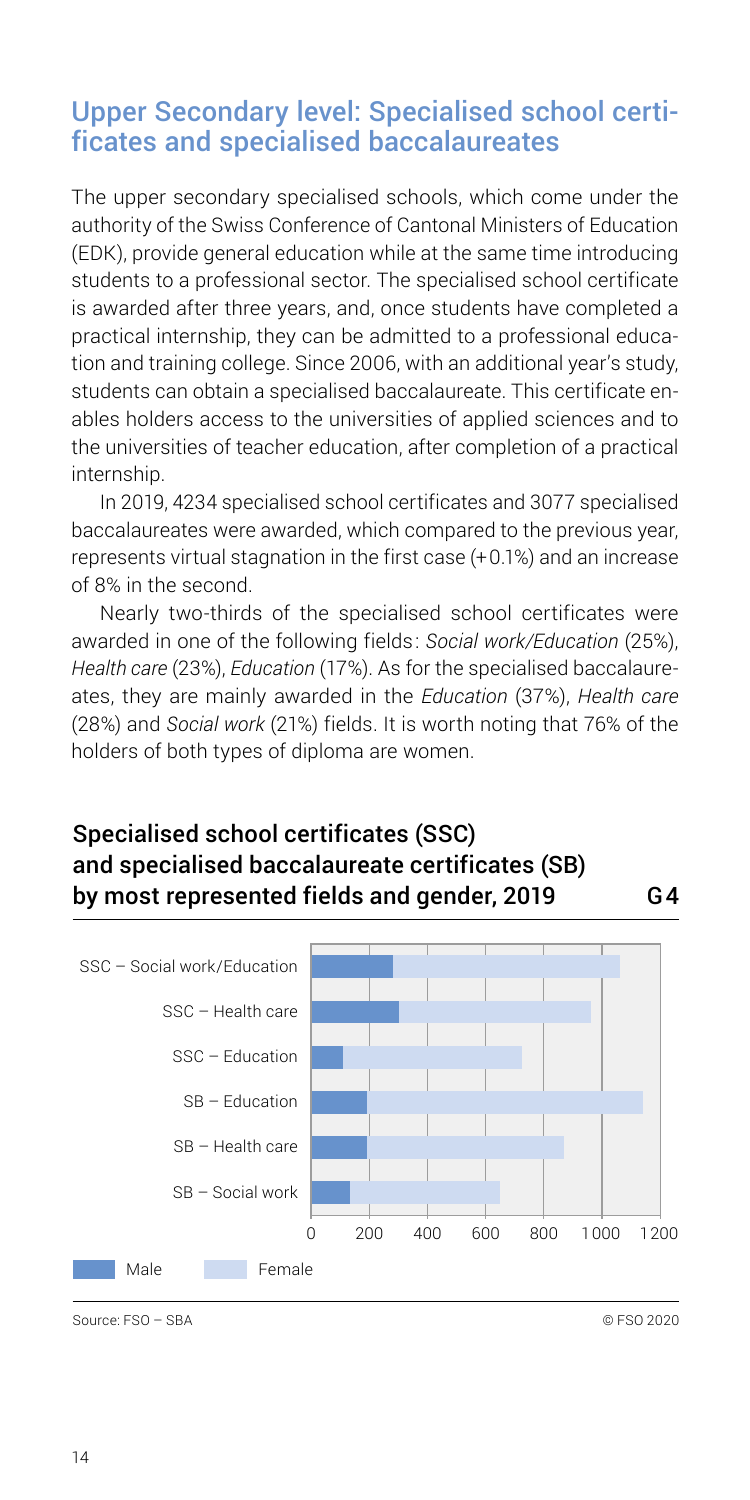## <span id="page-14-0"></span>Tertiary level: General remarks

There are two types of institutions that award qualifications at the tertiary level: the professional education and training (PET) institutions and the higher education institutions. Access to education at the tertiary level in an institution of higher education requires candidates to be in possession of a baccalaureate (academic or not). These institutions are reluctant to accept persons who do not possess one. Access to professional education and training is only granted to holders of suitable educational credentials from the upper secondary level. In some cases, professional experience is also required.

In 2019, nearly 90 300 qualifications were awarded at the tertiary level, two-thirds by higher education institutions, the remainder in the context of professional education and training. The doubling of the number of qualifications awarded by the higher education institutions since 2005 is due to the reorganisation of programmes at the tertiary level<sup>1</sup>.

#### Tertiary level qualifications, 2005–2019 T5

2005 2010 2015 2019 Professional education and training (PET) College of professional education and training degrees 3 905  7 337  8 451  9 732 Advanced federal PET diplomas 2 556  3 167  2 707  2 876 Federal PET diplomas 12 251  13 137  14 835  14 717 Degrees from other professional education and training programmes 9 194  3 148  460  322 Postgraduate degrees from colleges of professional education and training and other institutions 1 087  1 417  1 414  1 529 Higher education institutions UAS/UTE diplomas 7 889  2 024  1 048  1 074 UAS/UTE Bachelor diplomas 684  10 565  15 897  17 481 UAS/UTE Master diplomas – 2 081  3 831  4 807 UIT First universitiy degree diplomas 9 187  3 326  495  101 UIT Bachelor diplomas 2 926  11 536  14 292  14 771 UIT Master diplomas 1 290  7 961  13 440  14 365 UAS/UTE further education diplomas 2 453  2 725  2 569  2 551 UIT further education and advanced studies diplomas 1 692 1 767 1 677 1 644 Doctorates 3 100  3 593  3 853  4 307

Sources: FSO – SBA, SHIS-studex © FSO 2020

Transfer towards the tertiary level of studies which previously were at the upper secondary level, application of the directives of the Bologna Declaration in the institutions of higher education.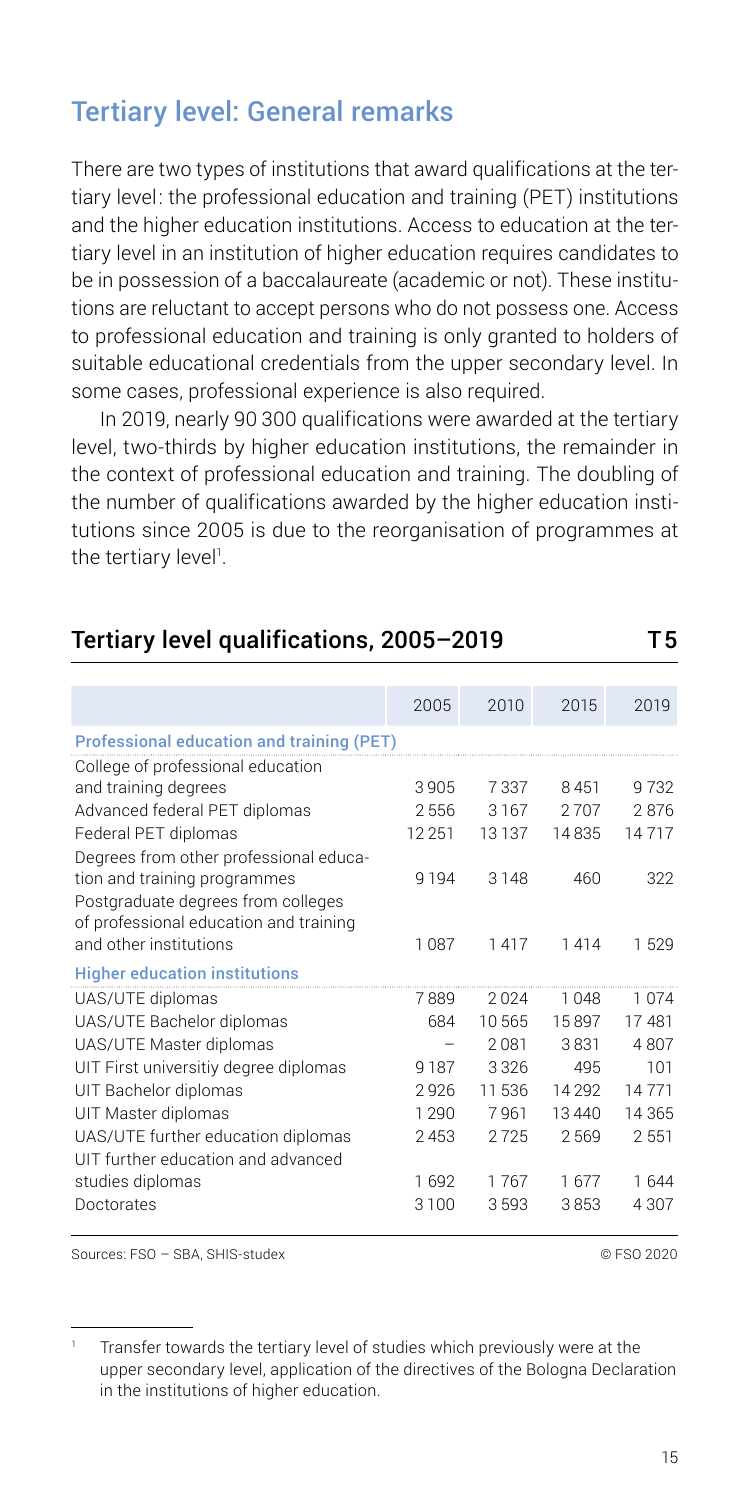## <span id="page-15-0"></span>Tertiary level diplomas: Professional education and training (PET)

Professional education and training enables persons fulfilling the conditions of admission to deepen or widen their knowledge. The programmes are focused above all on practical experience and help prepare for the exercise of technical and managerial functions. The recognised diplomas of professional education and training as well as the courses of education (professional colleges only) are regulated at the federal level by the VPETA.

Federal PET diplomas accounted for nearly half of the 29 176 qualifications awarded in the field of professional education and training in 2019. Next with 38% came diplomas as well as post-graduate diplomas from colleges of professional education and training, advanced federal PET diplomas (10%) and diplomas as well as post-graduate diplomas from professional education and training unregulated by the VPETA (1%). The number of qualifications awarded in the last mentioned areas have fallen enormously since 2005 (– 96%), due to the fact that a large number of programmes, particularly in the fields of healthcare and social care, are now recognised by the VPETA.

In demographic terms, holders of professional education and training diplomas are for the most part men (56.9%) and are of Swiss origin (90%). Professional education and training diplomas were awarded to persons with an average age of 32.

|                                                                     | Total    | % Women | % Foreign<br>nationals |
|---------------------------------------------------------------------|----------|---------|------------------------|
| <b>Professional education</b><br>and training (PET)                 | 29 1 7 6 | 43.1%   | 1በ በ%                  |
| <b>Governed by the VPETA</b>                                        |          |         |                        |
| College of professional education                                   |          |         |                        |
| and training degrees                                                | 9732     | 49.0%   | 9.9%                   |
| Advanced federal PET diplomas                                       | 2876     | 33.0%   | 8.1%                   |
| Federal PET diplomas                                                | 14717    | 40.4%   | 10.0%                  |
| Postgraduate degrees from colleges<br>of professional education and |          |         |                        |
| training                                                            | 1485     | 42.5%   | 15.3%                  |
| Not governed by the VPETA                                           |          |         |                        |
| Degrees from other professional edu-                                |          |         |                        |
| cation and training programmes                                      | 322      | 73.0%   | $\star$                |
| Postgraduate degrees                                                | ΛΛ       | 93.2%   | 1%                     |
| * Not indicated as not applicable or relevant in this context.      |          |         |                        |

#### Professional education and training (PET) diplomas by type, gender and nationality, 2019 T6

Source: FSO – SBA © FSO 2020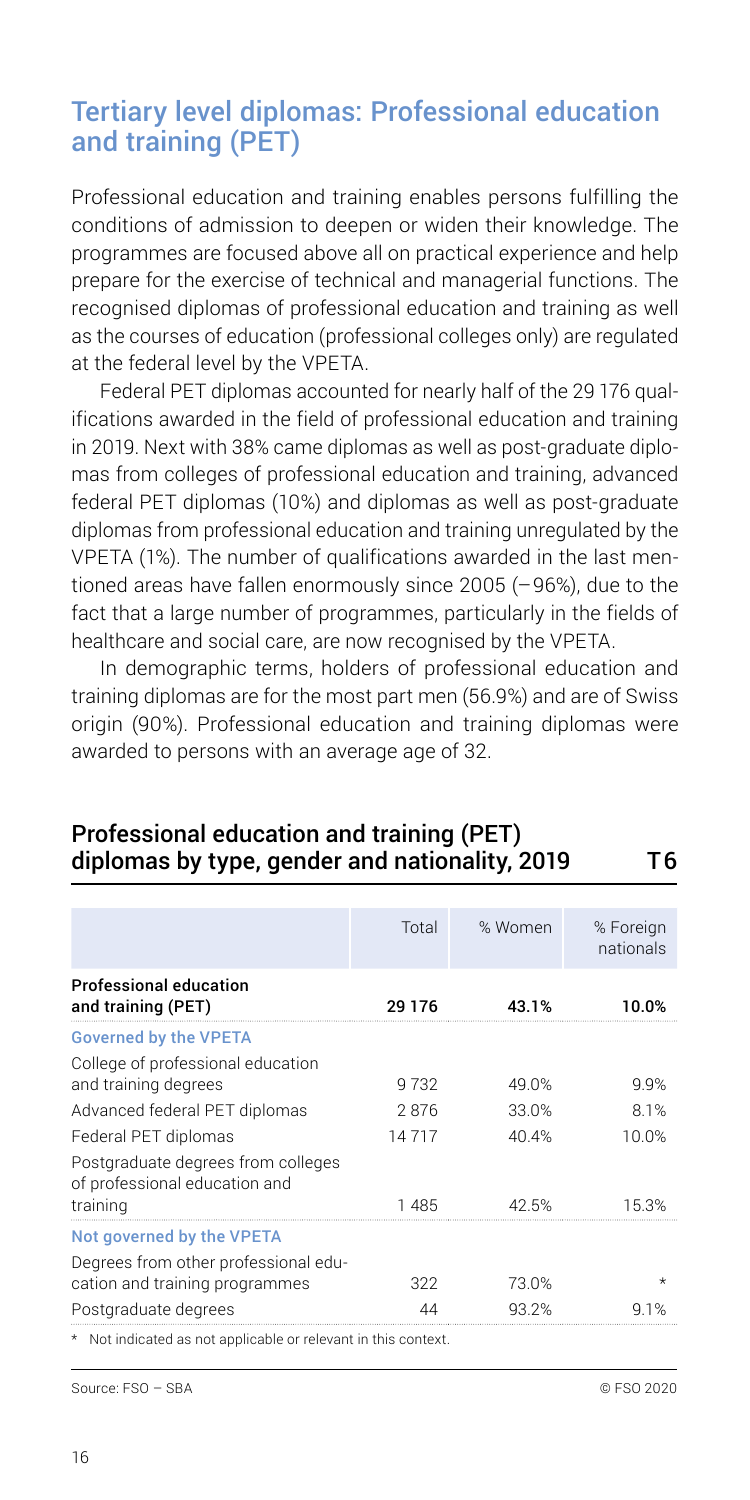## <span id="page-16-0"></span>Tertiary level: Professional education institutions

Professional education and training colleges offer courses lasting a minimum of three years to persons who study and work at the same time and a minimum of two years when studying full time. The disciplines are recognised at the federal level by the State Secretariat for Education, Research and Innovation (SERI). Successful completion of a programme at professional education institutions leads to the awarding of a diploma with the mention "professional education institutions".

In 2019 some 9732 diplomas and 1485 post-graduate diplomas were awarded, in the case of the diplomas an increase of 7% over the previous year and in the case of post-graduate diplomas an decrease of 2%. The number of diplomas has more than doubled in the past decade, due mainly to the recognition by SERI as of 2005 of the various healthcare disciplines.

Nearly 80% of the diplomas were awarded in one of the areas mentioned in the graph G5. The number of qualifications was highest in the *Nursing and midwifery* (21%) sector, followed by *Management and administration* (12%) and *Child care and youth services* (12%). The various healthcare disciplines involve women for the most part. The opposite is true in areas related to *Software and applications development and analysis*, B*uilding and civil engineering* as well as *Mechanics and metal trades*.

#### Professional education institutions diplomas by most represented training sectors and gender, 2019 G5

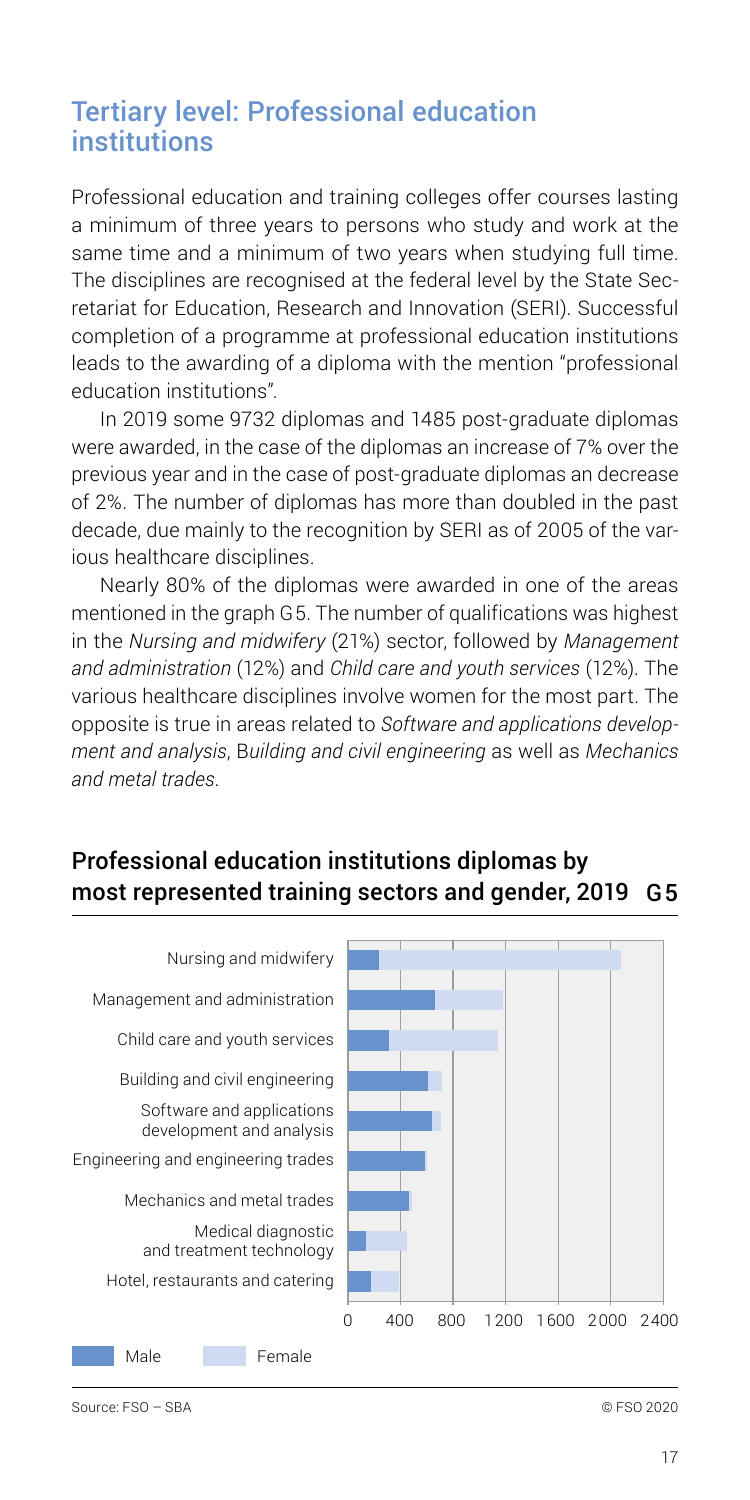## <span id="page-17-0"></span>Tertiary level: Federal and advanced federal PET diplomas

The federal PET diploma corresponds to initial specialisation and deepening of one's knowledge after the vocational education and training (VET). The advanced federal PET diploma enables professionals to qualify as an expert and prepares the way for carrying out managing functions within a company. If an advanced PET diploma examination exists within the same training sector, the federal PET diploma is generally required to obtain an advanced federal PET diploma. Both qualifications are recognised and protected at the federal level.

In 2019, 14 717 federal PET diplomas were awarded, that is virtual stagnation compared to the previous year (+ 1.0%). Since 2005, the number of federal PET diplomas has grown by 20%. As for the advanced federal PET diplomas, 2876 of these were awarded in 2019, a increase of 1% compared to the previous year. The number of advanced federal PET diplomas has however practically not evolved for several years.

#### Federal PET diplomas by most represented training sectors and gender, 2019 G6



Source: FSO – SBA © FSO 2020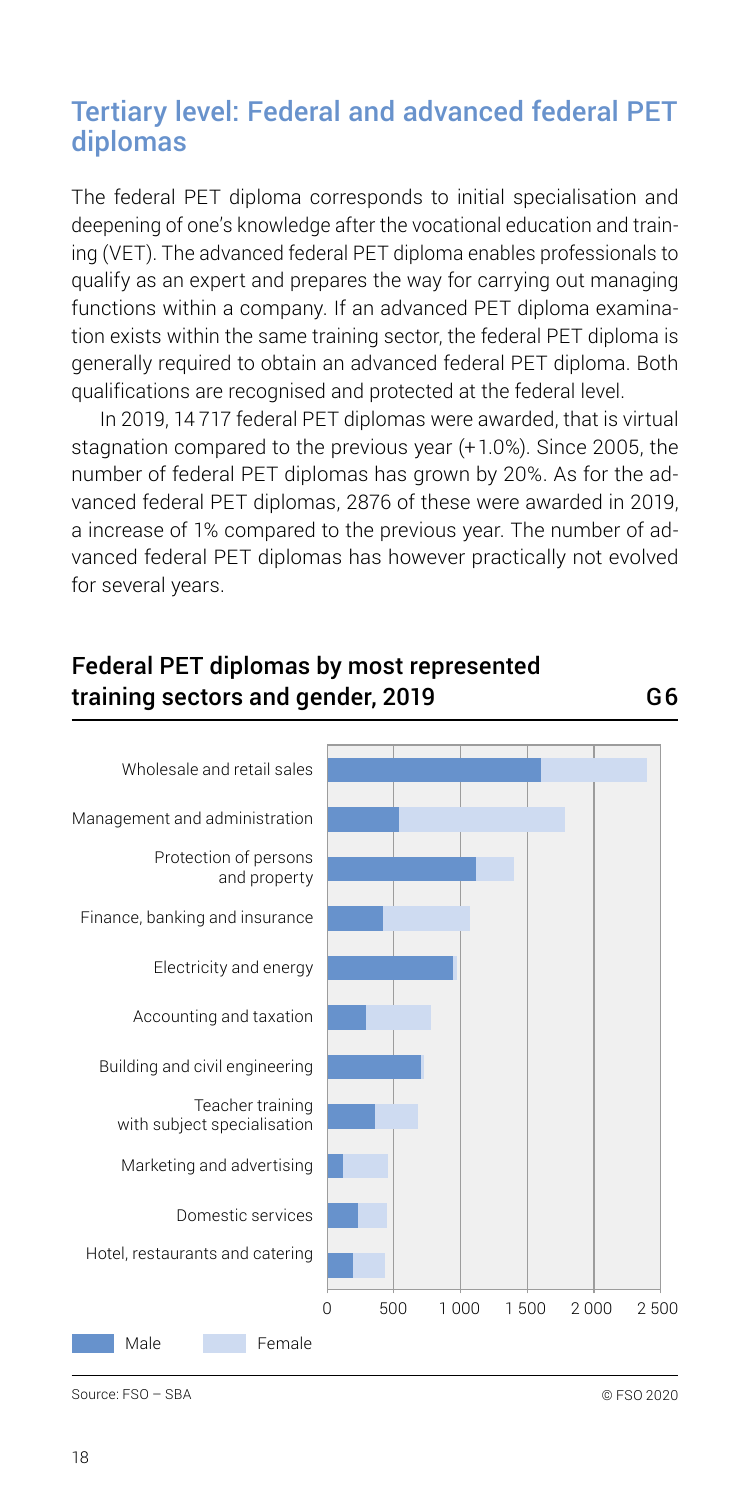Nearly 80% of federal PET diplomas awarded in 2019 were in one of the disciplines listed in the graph G6, headed by *Wholesale and retail sales* (16%), *Management and administration* (12%), *Protection of persons and propert*y (10%).

In so far as advanced federal PET diplomas are concerned, 80% of these were awarded in the training sectors shown in graph G7. *Accounting and taxation* (17%) occupies first place followed by Traditional and complementary *medicine and therapy* (13%) and *Wholesale and retail sales* (10%).

In some areas of education and training the representation of men and women is more or less equal (for example: *Accounting and taxation* or *Management and administration*). In other areas one of the sexes clearly dominates (for example: *Marketing and advertising* or *Medical diagnostic and treatment technology* in the case of women, *Electricity and energy* or *Building and civil engineering* in the case of men). It is worth noting that women are better represented as holders of federal PET diplomas (40%) than of advanced federal PET diplomas (33%).

#### Advanced federal PET diplomas by most represented training sectors and gender, 2019 G7

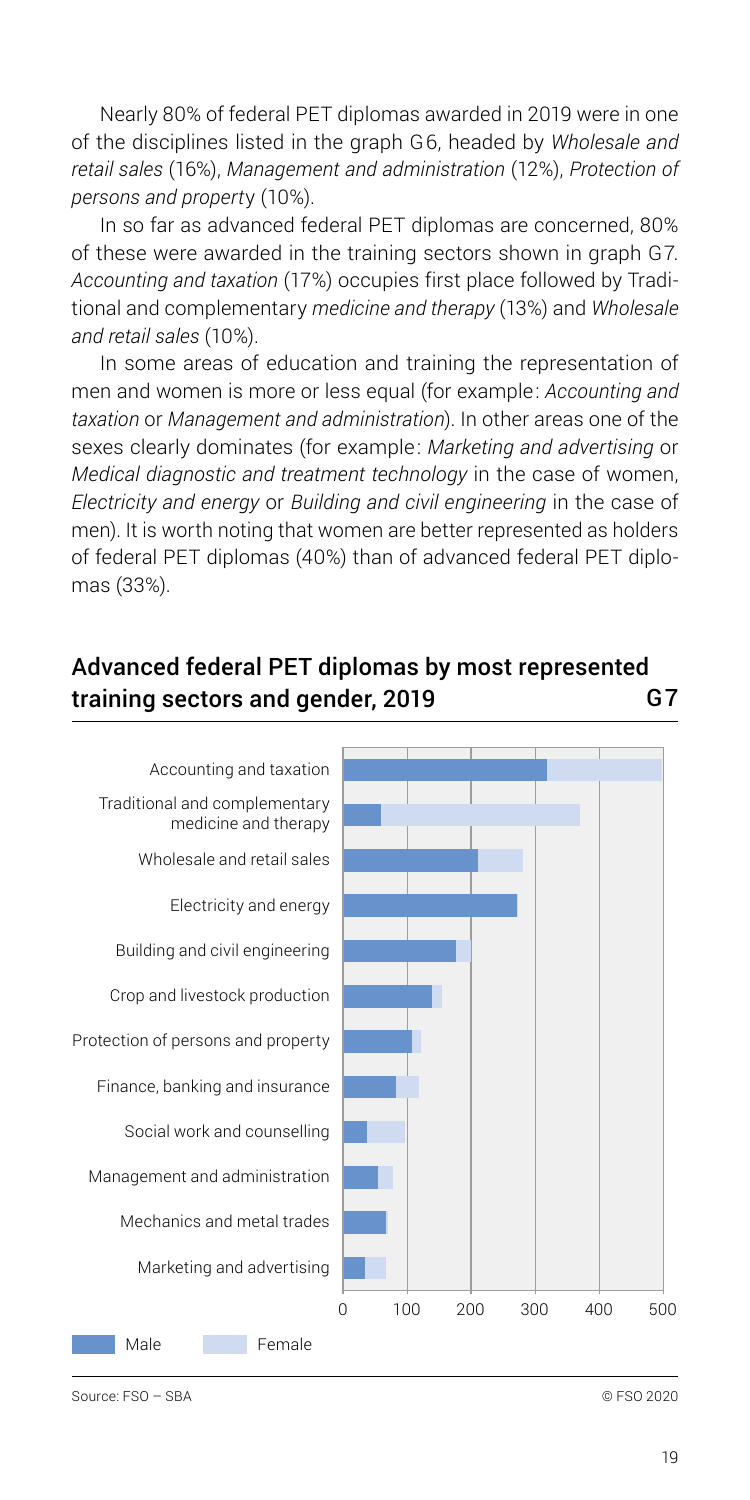## <span id="page-19-0"></span>Tertiary level: Higher education institutions

The main diplomas awarded by the higher education institutions are Bachelor's degrees and Master's degrees. It requires 180 ECTS credits for a Bachelor's degree, i.e. 3 years full-time study. A Master's requires between 90 and 120 ECTS credits (in medicine 180 credits). Subsequent to the Bologna reform the Bachelor's and Master's degrees have gradually replaced the university of applied sciences diploma (UAS) and the university or institutes of technology Licentiate degree or diploma (UIT). The universities also award Bachelor's degrees, but these are mainly an initial diploma since almost all students go on to take a Master's (83% within 2 years after obtaining the Bachelor's, 15% in UAS<sup>1</sup>). Although fewer degree programmes are on offer for an UAS Master's than for a Bachelor's they are on the increase. The nature of the final diploma in universities of teacher education (UTE), depends on the teaching level sought by the future teacher. The UTE diploma is frequently awarded to students (more than 1000 diplomas in 2019), unlike the UAS diploma (none since 2015) or the UNI licentiate/diploma (approximately 100 awarded mostly by the University of Geneva for pre-primary and primary teaching).

#### Number of diplomas by level of graduation and type of higher education institutions (excluding further education), 2019 G8



Source: FSO – SHIS-studex © FSO 2020

Project LABB , FSO, Neuchâtel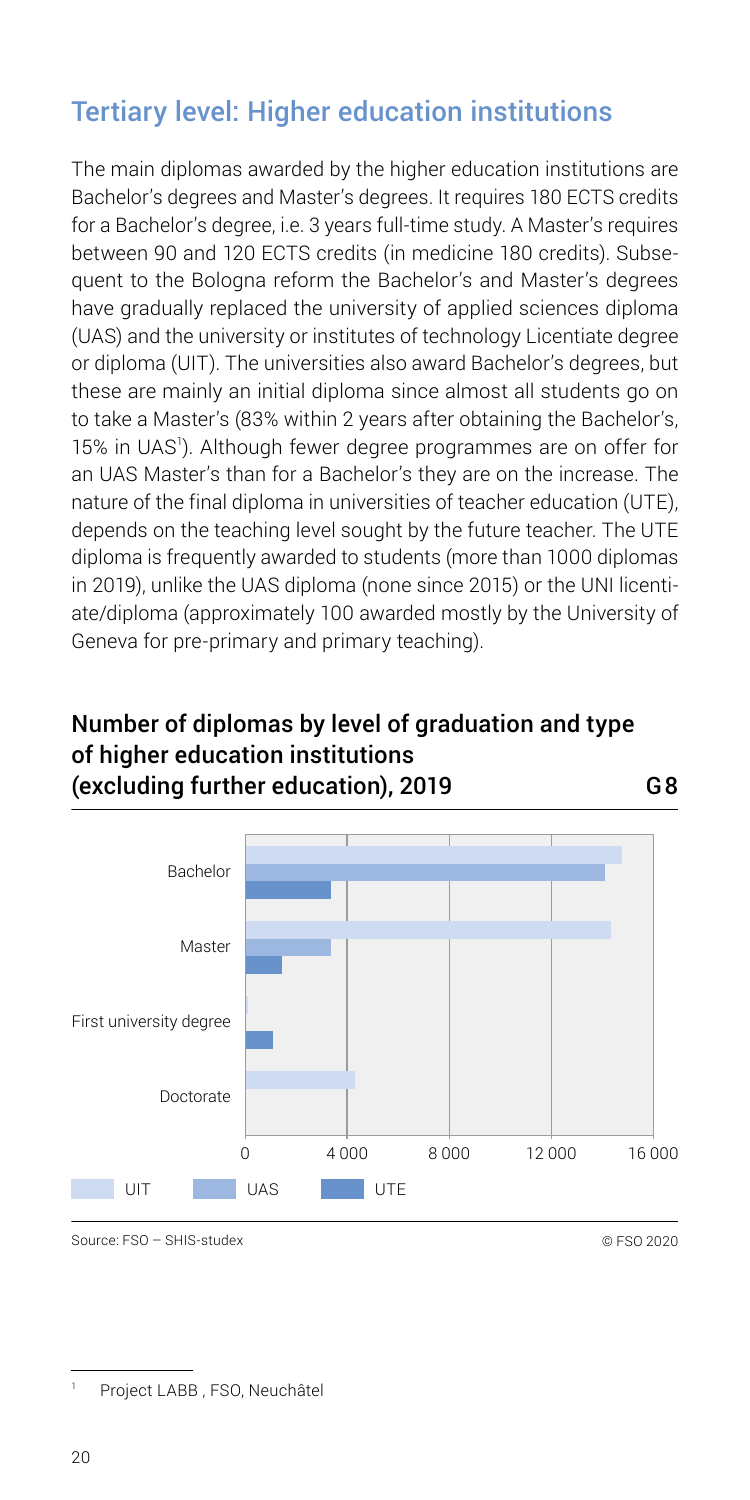The three types of higher education institutions also offer different kinds of further education leading to a variety of diplomas, depending on the duration of the course followed<sup>2</sup>. Moreover, only UIT programmes lead to Doctorates. The G8 graph provides an overview of the qualifications awarded in 2019 by level of studies and the type of higher education institution.

<sup>&</sup>lt;sup>2</sup> For the SIUS, only continuing education courses of at least 50 ECTS (MAS) are counted.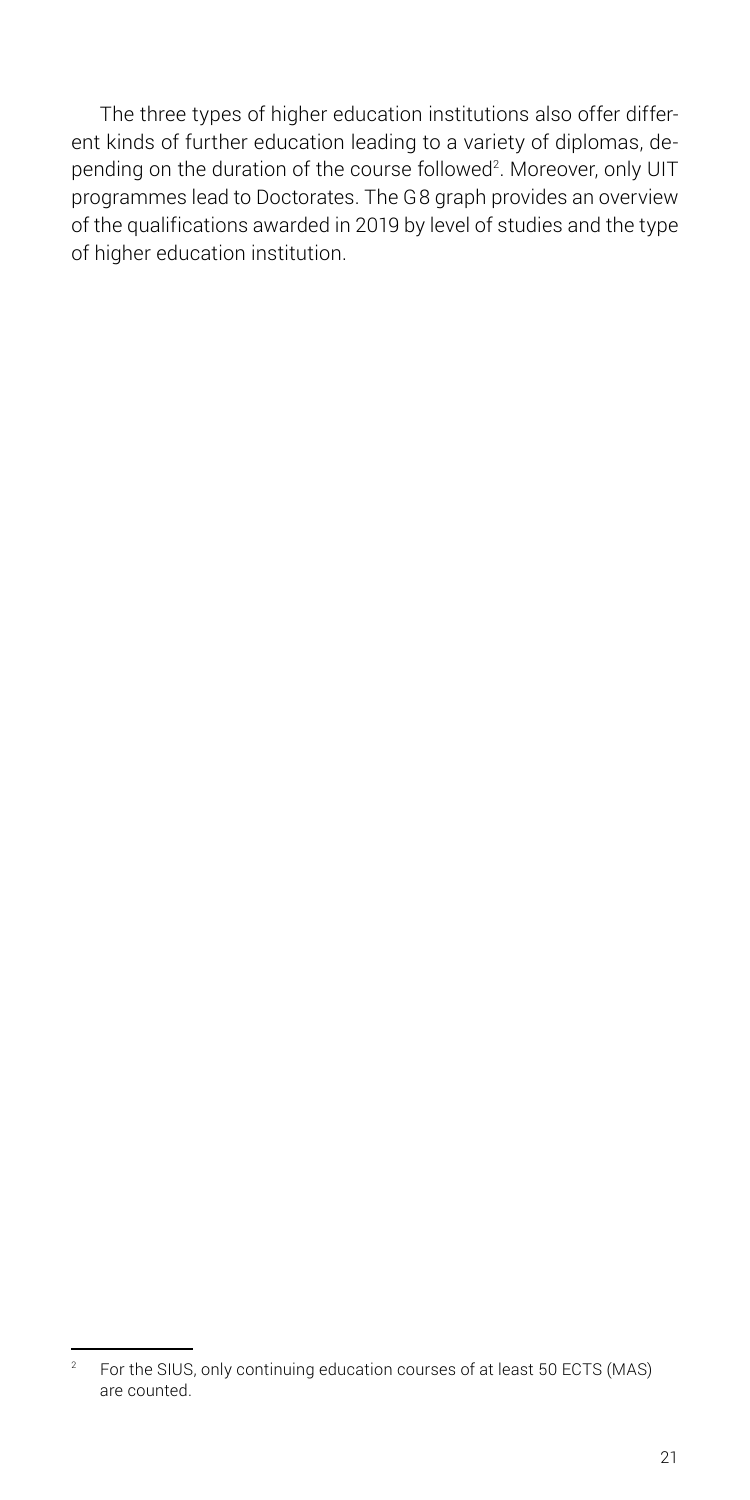## <span id="page-21-0"></span>Tertiary level: Universities and institutes of technology

In 2019, the UIT awarded 14 771 Bachelor's degrees, 14 365 Master's, 4307 Doctorates and more than 1600 diplomas of further education or for advanced studies. Although the transition to the Bologna structure has now been completed, the UTE awarded almost 100 licentiates/ diplomas, of which barely 5% were to students finishing their course under the old system. The remainder were awarded by the University of Geneva to people registered in teacher training at pre-primary and primary level.

In 2019 nearly a third of the Bachelor's degrees and a quarter of the Master's went to students in the *Humanities and social sciences*. At the Doctorate level the greatest number were awarded in *Exact and natural sciences* (33% of the Doctorates).

The number of diplomas awarded to women varies according to the different levels of education). The number is lower than for men at the Doctorate level (46%), higher at the level of a Bachelor's degree (53%) or for a Master's (51%). The number of diplomas obtained by foreign students is considerably higher when it comes to Doctorates (57% in 2019) than to Bachelor's (18%) or Master's (30%) degrees. As can be seen in graph G9, their importance is closely linked to the increase in Doctorates awarded to foreign-educated foreign students who came to Switzerland specifically to study for a Doctorate.



## Development of doctorates by nationality (category) and place of education G9

Source: FSO – SHIS-studex © FSO 2020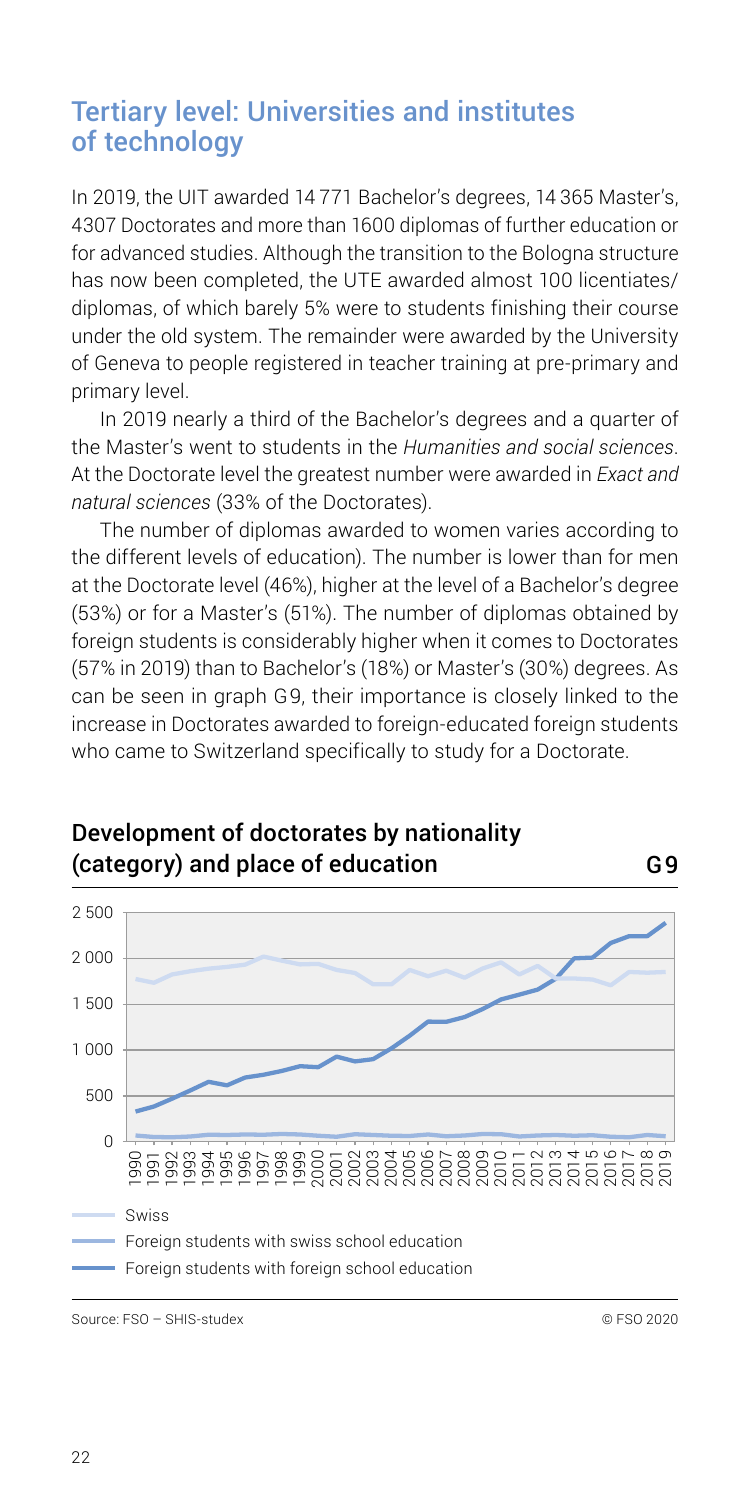## <span id="page-22-0"></span>Tertiary level: Universities of applied sciences

The Bachelor's degree has replaced diplomas in the universities of applied sciences. In 2019, 14 118 Bachelor's degrees were awarded, while no diplomas were accorded. More than half of the Bachelor's degrees were awarded to students in *Business*, *management and services* (32%) and in *Engineering and IT* (19%). The range of degree studies for a Master's is less extensive and less generalised than for a Bachelor's. More than 40% of the 3353 Master's awarded in 2019 were in artistic disciplines. The universities of applied sciences awarded 2463 diplomas of continuous education and training, about two-thirds of them in the area of *Business*, *management and services*.

The percentage of diplomas awarded to women (49% of Bachelor's and Master's) varies in relation to the field of studies concerned. In 2019, only 10% of the Bachelor's and 6% of the Master's in *Engineering and IT* studies were awarded to women, who on the other hand obtained 86% of the Bachelor's degrees and 87% of the Master's in *Health*. 15% of the Bachelor's degrees were awarded to foreign students. The proportion is greater at the level of Master's (40%), which accounts to a great extent for the large number of foreign students who come to Switzerland for a Master's in the music field.

#### Proportion of bachelor′s and master′s degrees awarded to women and foreigners by field of study, 2019 T7

|                                            | Bachelor |           | Master   |           |
|--------------------------------------------|----------|-----------|----------|-----------|
|                                            | % Female | % Foreign | % Female | % Foreign |
| Total                                      | 490      | 14.8      | 49 O     | 396       |
| Architecture, construction<br>and planning | 30.5     | 17.4      | 35.4     | 25.7      |
| Engineering and IT                         | 10.4     | 12.0      | 5.8      | 16.6      |
| Chemistry and life                         |          |           |          |           |
| Sciences                                   | 41.0     | 14.8      | 43.3     | 28.9      |
| Agriculture and forestry                   | 42.3     | 6.0       | n n      | n n       |
| Business, management                       |          |           |          |           |
| and services                               | 46.8     | 15.0      | 44.3     | 28.6      |
| Design                                     | 65.8     | 210       | 613      | 55.9      |
| Sport                                      | 15.4     | 2.6       | 42.9     | 14.3      |
| Music, theatre and other                   |          |           |          |           |
| Arts                                       | 571      | 34.5      | 521      | 619       |
| Applied linguistics                        | 81.4     | 9.3       | 69.4     | 5.6       |
| Social work                                | 78.2     | R q       | 80.4     | 16.8      |
| Applied psychology                         | 75.6     | 104       | 78.2     | 7 Q       |
| Health                                     | 85.2     | 13.3      | 86.6     | 15.4      |

Source: FSO – SHIS-studex © FSO 2020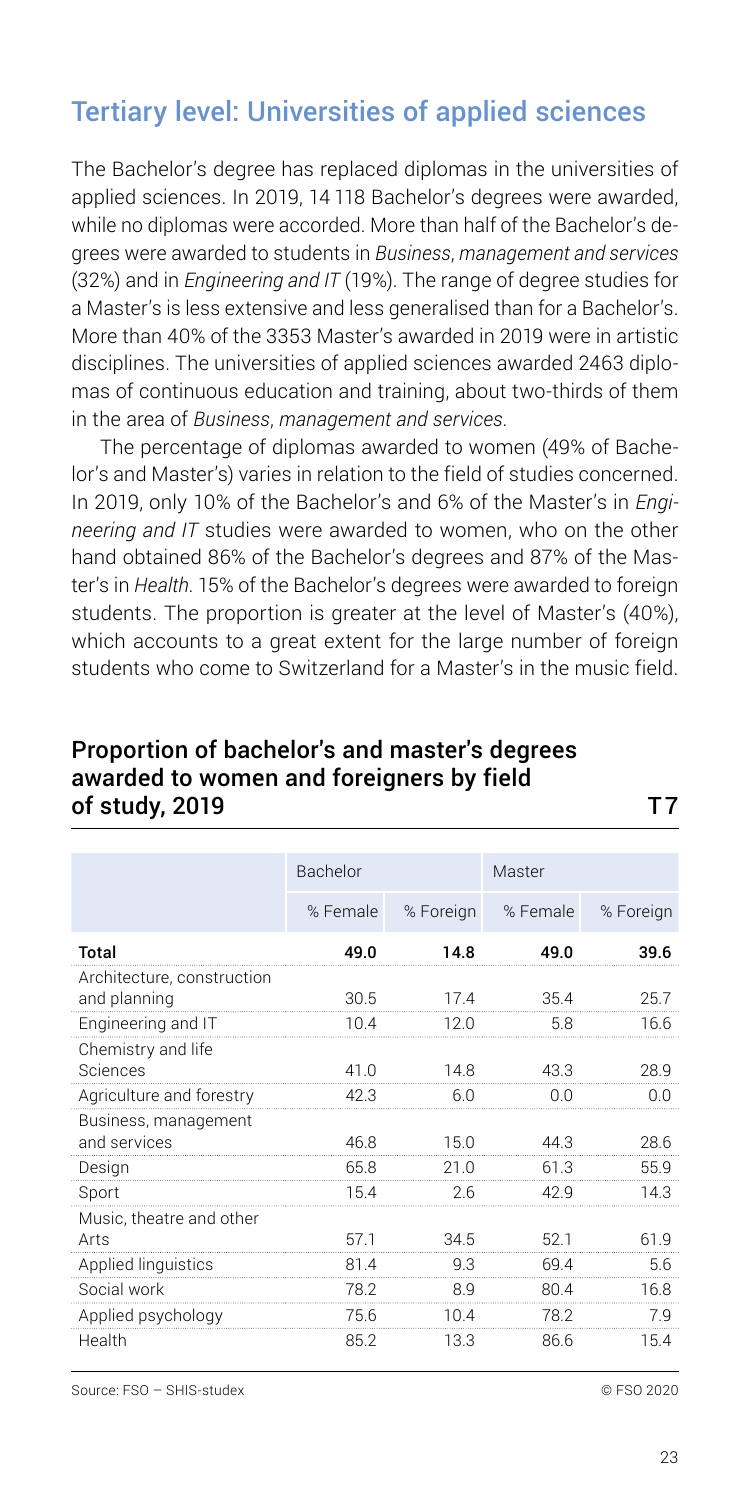## <span id="page-23-0"></span>Tertiary level: Universities of teacher education

The UTE were created in the early 2000s for the purpose of harmonising the training of future teachers at the national level. The diplomas are recognised in all parts of Switzerland, thus helping to improve the mobility of teachers. With UTE, the type of final qualification depends on the branch studied. Thus 82% of the 3363 Bachelor's in 2019 were awarded to future *pre-primary and primary* school teachers. UTE courses also accounted for 1454 Master's essentially for the training of teachers at the *lower secondary level* (876, 60% of the total of Master's) and in *special education* (535, 37%). Finally, UTE diplomas awarded went to future teachers at the *upper secondary level*.

81% of Bachelor's degrees, 71% of Master's and 51% of UTE diplomas were awarded to women. The proportion of women is in all branches of study higher than the proportion of men, it varies, however, depending on the branch of study. In general, and with exception of the special needs education, it can be said that the proportion of women decreases as the level of education, which will be taught by the future teachers, increases (graph G10).

The proportion of qualifications awarded to foreign students varies between 7% and 10% depending on the level under consideration.

#### Proportion of diplomas awarded to men and women by branch of study, 2019 G10



Source: FSO – SHIS-studex © FSO 2020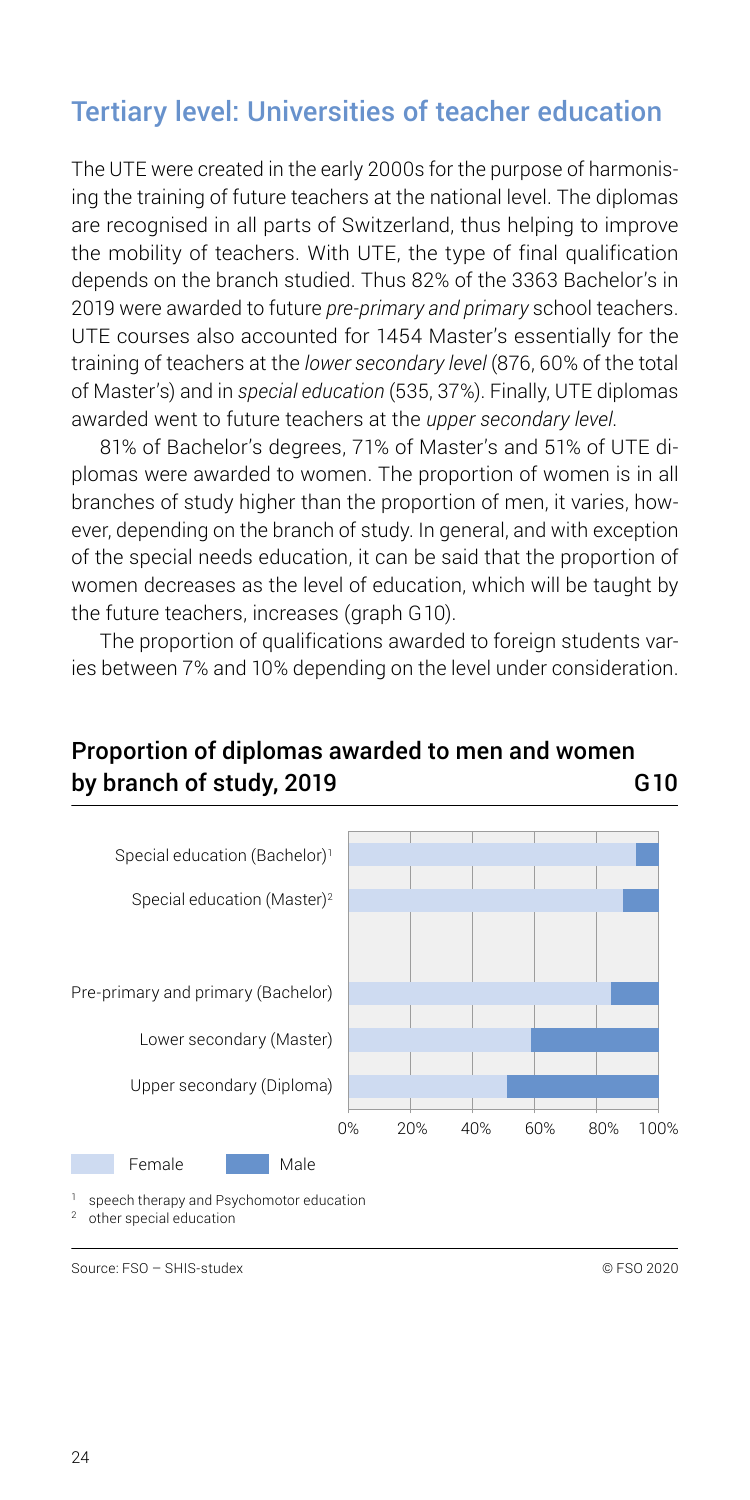## <span id="page-24-0"></span>Sources

#### Vocational education and training (VET) statistics (SBG-SFPI)

The vocational education and training (VET) statistics (SBG-SFPI) provide information on all persons involved in studies leading to a federal diploma of vocational education and training or a federal certificate of vocational education and training. All persons following a vocational education and training path, in particular those linked to an apprenticeship contract with a training company (or with a trade school or a commercial school in the case of full-time education), and registered in a vocational school are included. Also included are all persons who are involved in a qualification or validation procedure without an apprenticeship contract.

#### Statistics on certificates (SBA)

Each year the statistics on certificates (SBA) take stock of the general education certificates from the upper secondary level as well as diplomas and post-graduate diplomas at the tertiary level (professional education and training PET). Vocational education and training (VET) qualifications are recorded separately (see SBG-SFPI).

#### Students and degrees in higher education institutions (SHIS-studex)

The Swiss Students and Degrees in Higher Education database (SHIS/SIUS) was conceived at the beginning of the 1970s to meet the growing need for coordination and planning by the Confederation and the cantons with regard to higher education institutions. It provides information in relation to studies, the procedures involved as well as various socio-demographic factors relating to the students. All registered persons have a personal identifier which makes it possible to process personal data anonymously and carry out flow analyses (e.g. changes from one higher education institution or branch to another, pass rates, duration of studies).

The database makes it possible to carry out scientific analyses on how studies are proceeding at Swiss higher education institutions, notably with regard to the relevant indicators and the forecast of student numbers by the Federal Statistical Office (FSO). Since the school year 2012/13, a complementary NAVS13has been conducted for each person, making it possible to conduct longitudinal analyses for all levels of education and training.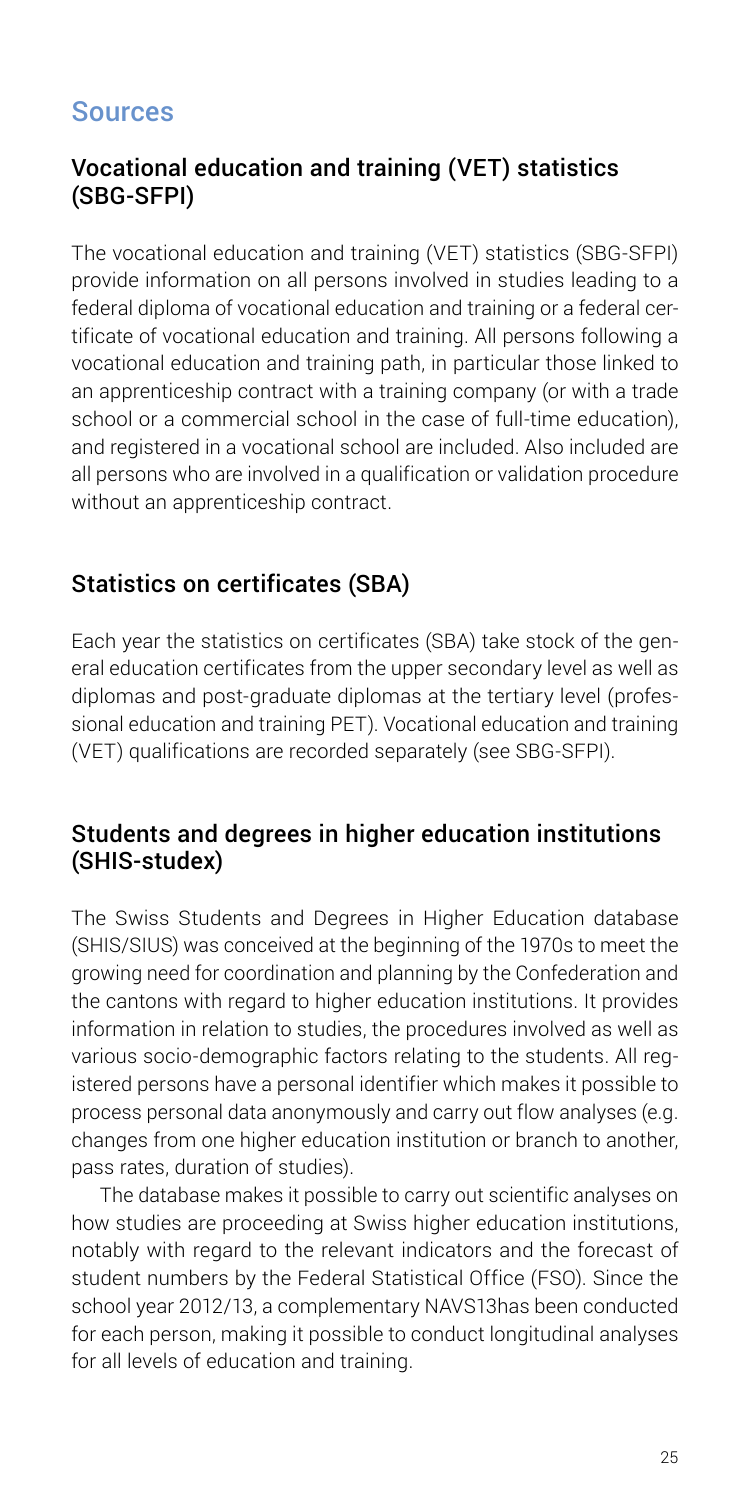## <span id="page-25-0"></span>**Abbreviations**

| <b>BMV</b>   | Ordinance on the Federal Vocational Baccalaureate                    |
|--------------|----------------------------------------------------------------------|
| <b>FDK</b>   | Conference of Cantonal Ministers of Education                        |
| <b>EPF</b>   | Federal Institutes of Technology                                     |
| <b>FSO</b>   | <b>Federal Statistical Office</b>                                    |
| <b>FVB</b>   | Federal vocational baccalaureate                                     |
| <b>MAR</b>   | Regulation on Recognition of Baccalaureate                           |
| <b>MAV</b>   | Ordinance on the Recognition of Baccalaureate                        |
| PET          | Professional education and training                                  |
| <b>SB</b>    | Specialised baccalaureate                                            |
| <b>SBA</b>   | Statistics on certificates                                           |
| SBG-SFPI     | Vocational education and training statistics (VET)                   |
| <b>SERI</b>  | State Secretariat for Education, Research and Innovation             |
| <b>SHIS</b>  | Swiss University Information System                                  |
|              | SHIS-studex Students and Degrees of Higher Education Institutions    |
| <b>SSC</b>   | Upper Secondary Specialised School                                   |
| <b>UAS</b>   | Universities of Applied Sciences                                     |
| UIT          | Universities and Federal Institutes of Technology                    |
| UTE          | Universities of Teacher Education                                    |
| <b>VET</b>   | Vocational education and training                                    |
| <b>VPETA</b> | Federal Act on Vocational and Professional Education<br>and Training |

The FSO regularly produces publications and thematic studies on this subject. For further information please consult the following website: www.education-stat.admin.ch

#### Information

Upper Secondary Level, Professional Education and Training: lernstat@bfs.admin.ch Higher education institutions: sius@bfs.admin.ch